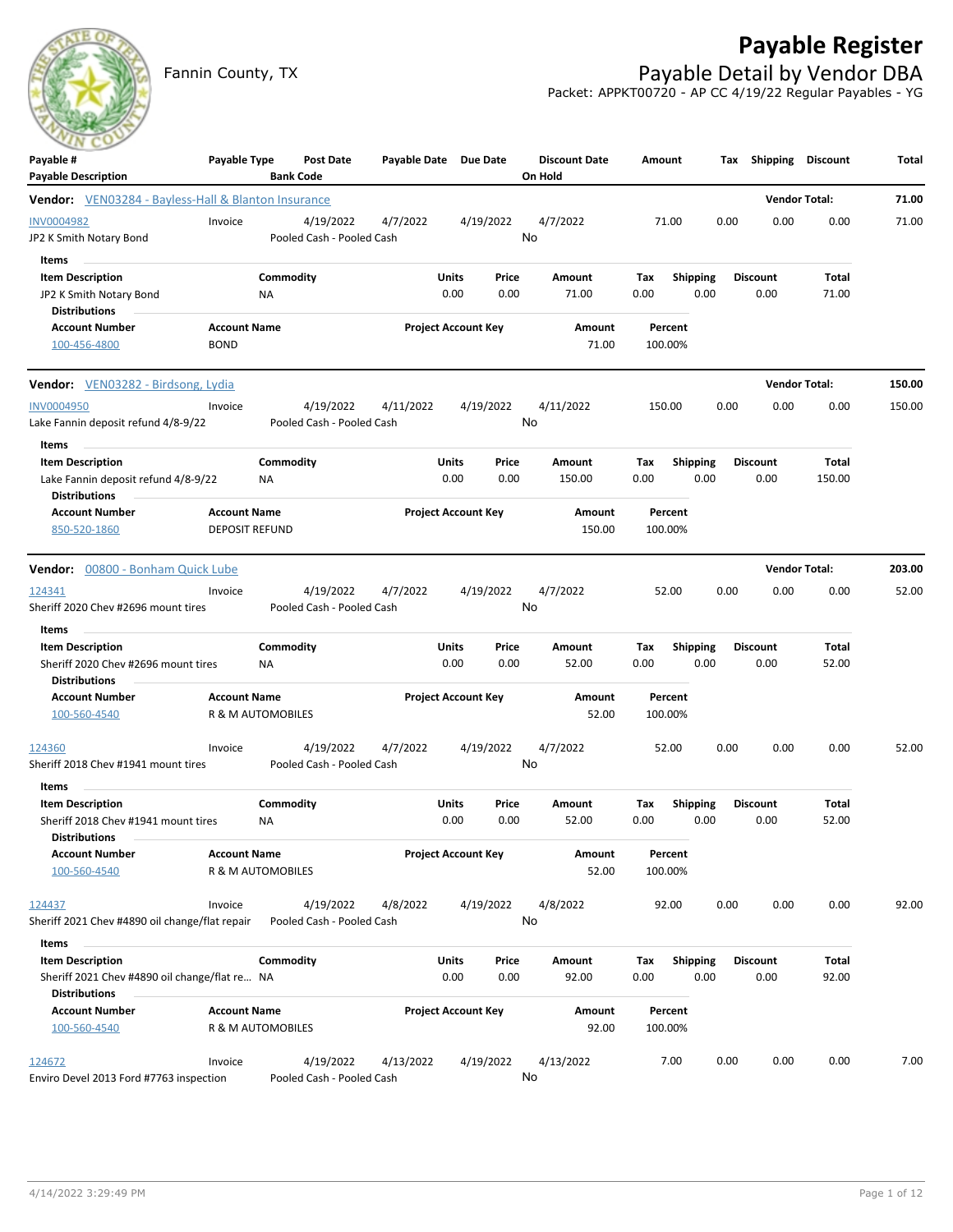| <b>Payable Register</b>                                         |                                             |                  |                           |                       |                            |           |                      |                    |                 |      |                       | Packet: APPKT00720 - AP CC 4/19/22 Regular Payables - YG |          |
|-----------------------------------------------------------------|---------------------------------------------|------------------|---------------------------|-----------------------|----------------------------|-----------|----------------------|--------------------|-----------------|------|-----------------------|----------------------------------------------------------|----------|
| Payable #                                                       | Payable Type                                |                  | <b>Post Date</b>          | Payable Date Due Date |                            |           | <b>Discount Date</b> | Amount             |                 |      | Tax Shipping Discount |                                                          | Total    |
| <b>Payable Description</b>                                      |                                             | <b>Bank Code</b> |                           |                       |                            |           | On Hold              |                    |                 |      |                       |                                                          |          |
| Items                                                           |                                             |                  |                           |                       |                            |           |                      |                    |                 |      |                       |                                                          |          |
| <b>Item Description</b>                                         |                                             | Commodity        |                           |                       | Units                      | Price     | Amount               | Tax                | <b>Shipping</b> |      | <b>Discount</b>       | Total                                                    |          |
| Enviro Devel 2013 Ford #7763 inspection<br><b>Distributions</b> |                                             | ΝA               |                           |                       | 0.00                       | 0.00      | 7.00                 | 0.00               | 0.00            |      | 0.00                  | 7.00                                                     |          |
|                                                                 |                                             |                  |                           |                       |                            |           |                      |                    |                 |      |                       |                                                          |          |
| <b>Account Number</b><br>100-590-4540                           | <b>Account Name</b><br>R&M AUTO             |                  |                           |                       | <b>Project Account Key</b> |           | Amount<br>7.00       | Percent<br>100.00% |                 |      |                       |                                                          |          |
|                                                                 |                                             |                  |                           |                       |                            |           |                      |                    |                 |      |                       |                                                          |          |
| 00190 - CARTEGRAPH<br>Vendor:                                   |                                             |                  |                           |                       |                            |           |                      |                    |                 |      |                       | <b>Vendor Total:</b>                                     | 5,541.40 |
| <b>INV1004</b>                                                  | Invoice                                     |                  | 4/19/2022                 | 3/31/2022             |                            | 4/19/2022 | 3/31/2022            | 5,541.40           |                 | 0.00 | 0.00                  | 0.00                                                     | 5,541.40 |
| Precincts software support 6/1/22-5/31/23                       |                                             |                  | Pooled Cash - Pooled Cash |                       |                            | No        |                      |                    |                 |      |                       |                                                          |          |
| Items                                                           |                                             |                  |                           |                       |                            |           |                      |                    |                 |      |                       |                                                          |          |
| <b>Item Description</b>                                         |                                             | Commodity        |                           |                       | Units                      | Price     | Amount               | Tax                | Shipping        |      | <b>Discount</b>       | Total                                                    |          |
| Precincts software support 6/1/22-5/31/23 NA                    |                                             |                  |                           |                       | 0.00                       | 0.00      | 5,541.40             | 0.00               | 0.00            |      | 0.00                  | 5,541.40                                                 |          |
| <b>Distributions</b>                                            | <b>Account Name</b>                         |                  |                           |                       | <b>Project Account Key</b> |           |                      |                    |                 |      |                       |                                                          |          |
| <b>Account Number</b>                                           |                                             |                  |                           |                       |                            |           | Amount               | Percent            |                 |      |                       |                                                          |          |
| 210-621-4530                                                    | <b>COMPUTER SOFTWARE</b>                    |                  |                           |                       |                            |           | 1,385.35             |                    | 25.00%          |      |                       |                                                          |          |
| 220-622-4530                                                    | <b>COMPUTER SOFTWARE</b>                    |                  |                           |                       |                            |           | 1,385.35             |                    | 25.00%          |      |                       |                                                          |          |
| 230-623-4530                                                    | <b>COMPUTER SOFTWARE</b>                    |                  |                           |                       |                            |           | 1,385.35             |                    | 25.00%          |      |                       |                                                          |          |
| 240-624-4530                                                    | <b>COMPUTER SOFTWARE</b>                    |                  |                           |                       |                            |           | 1,385.35             |                    | 25.00%          |      |                       |                                                          |          |
| <b>Vendor: 00766 - COLLISION 1ST</b>                            |                                             |                  |                           |                       |                            |           |                      |                    |                 |      |                       | <b>Vendor Total:</b>                                     | 140.00   |
| 17847a                                                          | Invoice                                     |                  | 4/19/2022                 | 4/6/2022              |                            | 4/19/2022 | 4/6/2022             | 140.00             |                 | 0.00 | 0.00                  | 0.00                                                     | 140.00   |
| Sheriff 2011 Chev windshield                                    |                                             |                  | Pooled Cash - Pooled Cash |                       |                            | No        |                      |                    |                 |      |                       |                                                          |          |
| Items                                                           |                                             |                  |                           |                       |                            |           |                      |                    |                 |      |                       |                                                          |          |
| <b>Item Description</b>                                         |                                             | Commodity        |                           |                       | Units                      | Price     | Amount               | Tax                | <b>Shipping</b> |      | <b>Discount</b>       | Total                                                    |          |
| Sheriff 2011 Chev windshield                                    |                                             | <b>NA</b>        |                           |                       | 0.00                       | 0.00      | 140.00               | 0.00               | 0.00            |      | 0.00                  | 140.00                                                   |          |
| <b>Distributions</b>                                            |                                             |                  |                           |                       |                            |           |                      |                    |                 |      |                       |                                                          |          |
| <b>Account Number</b>                                           | <b>Account Name</b>                         |                  |                           |                       | <b>Project Account Key</b> |           | Amount               | Percent            |                 |      |                       |                                                          |          |
| 100-560-4540                                                    | R & M AUTOMOBILES                           |                  |                           |                       |                            |           | 140.00               | 100.00%            |                 |      |                       |                                                          |          |
|                                                                 |                                             |                  |                           |                       |                            |           |                      |                    |                 |      |                       |                                                          |          |
| Vendor: 00052 - CO-OPERATIVE GIN CO.                            |                                             |                  |                           |                       |                            |           |                      |                    |                 |      |                       | <b>Vendor Total:</b>                                     | 13.00    |
| 150955                                                          | Invoice                                     |                  | 4/19/2022                 | 3/31/2022             |                            | 4/19/2022 | 3/31/2022            | 13.00              |                 | 0.00 | 0.00                  | 0.00                                                     | 13.00    |
| #FANN#4 Pct 4 funnels                                           |                                             |                  | Pooled Cash - Pooled Cash |                       |                            | No        |                      |                    |                 |      |                       |                                                          |          |
| Items                                                           |                                             |                  |                           |                       |                            |           |                      |                    |                 |      |                       |                                                          |          |
| <b>Item Description</b>                                         |                                             | Commodity        |                           |                       | Units                      | Price     | Amount               | Tax                | <b>Shipping</b> |      | <b>Discount</b>       | Total                                                    |          |
| #FANN#4 Pct 4 funnels                                           |                                             | NA               |                           |                       | 0.00                       | 0.00      | 13.00                | 0.00               | 0.00            |      | 0.00                  | 13.00                                                    |          |
| <b>Distributions</b>                                            |                                             |                  |                           |                       |                            |           |                      |                    |                 |      |                       |                                                          |          |
| <b>Account Number</b>                                           | <b>Account Name</b>                         |                  |                           |                       | <b>Project Account Key</b> |           | Amount               | Percent            |                 |      |                       |                                                          |          |
| 240-624-3400                                                    | <b>SHOP SUPPLIES</b>                        |                  |                           |                       |                            |           | 13.00                | 100.00%            |                 |      |                       |                                                          |          |
| Vendor: 00475 - COUNTY TRASH SERVICE                            |                                             |                  |                           |                       |                            |           |                      |                    |                 |      |                       | <b>Vendor Total:</b>                                     | 210.00   |
|                                                                 |                                             |                  |                           |                       |                            |           |                      |                    |                 |      |                       |                                                          |          |
| <b>INV0004983</b>                                               | Invoice                                     |                  | 4/19/2022                 | 4/14/2022             |                            | 4/19/2022 | 4/14/2022            | 70.00              |                 | 0.00 | 0.00                  | 0.00                                                     | 70.00    |
| #322234 Lake Fannin trash April 2022                            |                                             |                  | Pooled Cash - Pooled Cash |                       |                            | No        |                      |                    |                 |      |                       |                                                          |          |
| Items                                                           |                                             |                  |                           |                       |                            |           |                      |                    |                 |      |                       |                                                          |          |
| <b>Item Description</b>                                         |                                             | Commodity        |                           |                       | Units                      | Price     | Amount               | Tax                | <b>Shipping</b> |      | <b>Discount</b>       | Total                                                    |          |
| #322234 Lake Fannin trash April 2022                            |                                             | ΝA               |                           |                       | 0.00                       | 0.00      | 70.00                | 0.00               | 0.00            |      | 0.00                  | 70.00                                                    |          |
| <b>Distributions</b>                                            |                                             |                  |                           |                       |                            |           |                      |                    |                 |      |                       |                                                          |          |
| <b>Account Number</b>                                           | <b>Account Name</b>                         |                  |                           |                       | <b>Project Account Key</b> |           | Amount               | Percent            |                 |      |                       |                                                          |          |
| 850-520-4430                                                    | TRASH PICK UP                               |                  |                           |                       |                            |           | 70.00                | 100.00%            |                 |      |                       |                                                          |          |
| INV0004984                                                      | Invoice                                     |                  | 4/19/2022                 | 4/14/2022             |                            | 4/19/2022 | 4/14/2022            | 70.00              |                 | 0.00 | 0.00                  | 0.00                                                     | 70.00    |
| #457511 Pct 3 trash April 2022                                  |                                             |                  | Pooled Cash - Pooled Cash |                       |                            | No        |                      |                    |                 |      |                       |                                                          |          |
|                                                                 |                                             |                  |                           |                       |                            |           |                      |                    |                 |      |                       |                                                          |          |
| Items                                                           |                                             |                  |                           |                       |                            |           |                      |                    |                 |      |                       |                                                          |          |
| <b>Item Description</b>                                         |                                             | Commodity        |                           |                       | Units                      | Price     | Amount               | Tax                | Shipping        |      | <b>Discount</b>       | Total                                                    |          |
| #457511 Pct 3 trash April 2022                                  |                                             | ΝA               |                           |                       | 0.00                       | 0.00      | 70.00                | 0.00               | 0.00            |      | 0.00                  | 70.00                                                    |          |
| <b>Distributions</b>                                            |                                             |                  |                           |                       |                            |           |                      |                    |                 |      |                       |                                                          |          |
| <b>Account Number</b>                                           | <b>Account Name</b><br><b>TRASH PICK-UP</b> |                  |                           |                       | <b>Project Account Key</b> |           | Amount<br>70.00      |                    | Percent         |      |                       |                                                          |          |
| 230-623-4430                                                    |                                             |                  |                           |                       |                            |           |                      | 100.00%            |                 |      |                       |                                                          |          |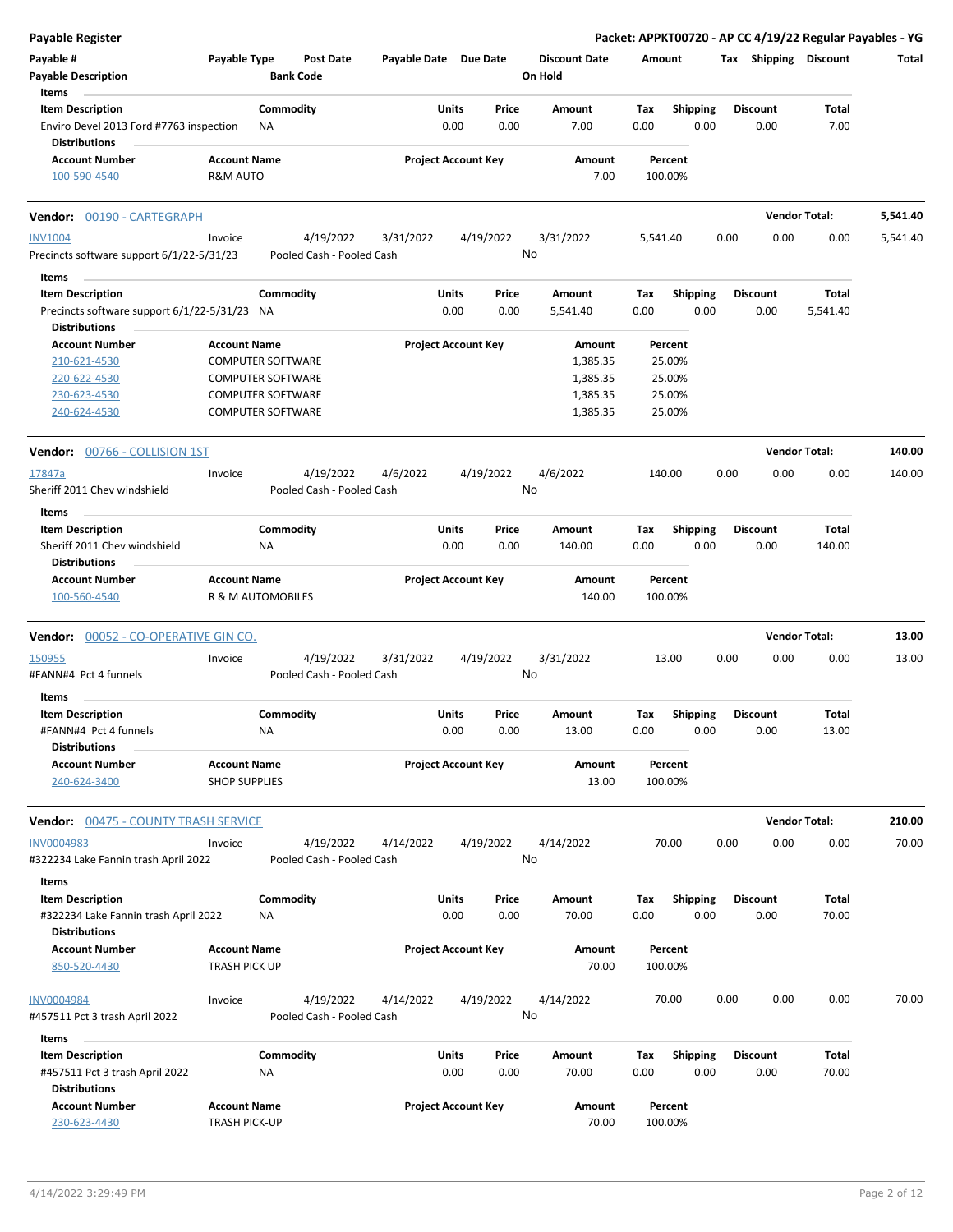| <b>Payable Register</b>                                                             |                                            |                                        |                       |                            |               |                                 |                    |                         |      |                         | Packet: APPKT00720 - AP CC 4/19/22 Regular Payables - YG |          |
|-------------------------------------------------------------------------------------|--------------------------------------------|----------------------------------------|-----------------------|----------------------------|---------------|---------------------------------|--------------------|-------------------------|------|-------------------------|----------------------------------------------------------|----------|
| Payable #<br><b>Payable Description</b>                                             | Payable Type                               | Post Date<br><b>Bank Code</b>          | Payable Date Due Date |                            |               | <b>Discount Date</b><br>On Hold | Amount             |                         |      | Tax Shipping Discount   |                                                          | Total    |
| INV0004985<br>#456515 Pct 1 trash April 2022                                        | Invoice                                    | 4/19/2022<br>Pooled Cash - Pooled Cash | 4/14/2022             |                            | 4/19/2022     | 4/14/2022<br>No                 | 70.00              |                         | 0.00 | 0.00                    | 0.00                                                     | 70.00    |
| Items                                                                               |                                            |                                        |                       |                            |               |                                 |                    |                         |      |                         |                                                          |          |
| <b>Item Description</b>                                                             |                                            | Commodity                              |                       | Units                      | Price         | Amount                          | Tax                | <b>Shipping</b>         |      | <b>Discount</b>         | Total                                                    |          |
| #456515 Pct 1 trash April 2022<br><b>Distributions</b>                              | ΝA                                         |                                        |                       | 0.00                       | 0.00          | 70.00                           | 0.00               | 0.00                    |      | 0.00                    | 70.00                                                    |          |
| <b>Account Number</b><br>210-621-4430                                               | <b>Account Name</b><br><b>TRASH PICKUP</b> |                                        |                       | <b>Project Account Key</b> |               | Amount<br>70.00                 | Percent<br>100.00% |                         |      |                         |                                                          |          |
| <b>Vendor:</b> VEN03283 - District Attorney Fee Account                             |                                            |                                        |                       |                            |               |                                 |                    |                         |      |                         | <b>Vendor Total:</b>                                     | 93.14    |
| <b>INV0004978</b>                                                                   | Invoice                                    | 4/19/2022                              | 4/13/2022             |                            | 4/19/2022     | 4/13/2022                       | 93.14              |                         | 0.00 | 0.00                    | 0.00                                                     | 93.14    |
| reimburse DA fee witness transport(TX Vital Ca Pooled Cash - Pooled Cash            |                                            |                                        |                       |                            |               | No                              |                    |                         |      |                         |                                                          |          |
| Items                                                                               |                                            |                                        |                       |                            |               |                                 |                    |                         |      |                         |                                                          |          |
| <b>Item Description</b>                                                             |                                            | Commodity                              |                       | Units                      | Price         | Amount                          | Tax                | Shipping                |      | <b>Discount</b>         | Total                                                    |          |
| reimburse DA fee witness transport(TX Vit NA                                        |                                            |                                        |                       | 0.00                       | 0.00          | 93.14                           | 0.00               | 0.00                    |      | 0.00                    | 93.14                                                    |          |
| <b>Distributions</b>                                                                |                                            |                                        |                       |                            |               |                                 |                    |                         |      |                         |                                                          |          |
| <b>Account Number</b>                                                               | <b>Account Name</b>                        |                                        |                       | <b>Project Account Key</b> |               | Amount                          | Percent            |                         |      |                         |                                                          |          |
| 100-475-4390                                                                        | <b>WITNESS EXPENSE</b>                     |                                        |                       |                            |               | 93.14                           | 100.00%            |                         |      |                         |                                                          |          |
| <b>Vendor:</b> VEN02831 - Double J Equipment Repair LLC                             |                                            |                                        |                       |                            |               |                                 |                    |                         |      |                         | <b>Vendor Total:</b>                                     | 1,573.75 |
| 4826                                                                                | Invoice                                    | 4/19/2022                              | 4/12/2022             |                            | 5/12/2022     | 4/12/2022                       | 1,573.75           |                         | 0.00 | 0.00                    | 0.00                                                     | 1,573.75 |
| Pct 1 International #5814 repair                                                    |                                            | Pooled Cash - Pooled Cash              |                       |                            |               | No                              |                    |                         |      |                         |                                                          |          |
| Items                                                                               |                                            |                                        |                       |                            |               |                                 |                    |                         |      |                         |                                                          |          |
| <b>Item Description</b><br>Pct 1 International #5814 repair<br><b>Distributions</b> | NA                                         | Commodity                              |                       | Units<br>0.00              | Price<br>0.00 | Amount<br>1,573.75              | Tax<br>0.00        | <b>Shipping</b><br>0.00 |      | <b>Discount</b><br>0.00 | Total<br>1,573.75                                        |          |
| <b>Account Number</b>                                                               | <b>Account Name</b>                        |                                        |                       | <b>Project Account Key</b> |               | Amount                          | Percent            |                         |      |                         |                                                          |          |
| 210-621-4580                                                                        | <b>R&amp;M MACHINERY PARTS</b>             |                                        |                       |                            |               | 1,573.75                        | 100.00%            |                         |      |                         |                                                          |          |
| <b>Vendor:</b> 00335 - FANNIN COUNTY ELEC. CO-OP, INC                               |                                            |                                        |                       |                            |               |                                 |                    |                         |      |                         | <b>Vendor Total:</b>                                     | 261.25   |
| <b>INV0004956</b>                                                                   | Invoice                                    | 4/19/2022                              | 4/8/2022              |                            | 4/19/2022     | 4/8/2022                        | 261.25             |                         | 0.00 | 0.00                    | 0.00                                                     | 261.25   |
| Pct 3 electric 3/7-4/7/22                                                           |                                            | Pooled Cash - Pooled Cash              |                       |                            |               | No                              |                    |                         |      |                         |                                                          |          |
| Items<br><b>Item Description</b>                                                    |                                            | Commodity                              |                       | Units                      | Price         | Amount                          | Tax                | <b>Shipping</b>         |      | <b>Discount</b>         | Total                                                    |          |
| Pct 3 electric 3/7-4/7/22<br><b>Distributions</b>                                   | ΝA                                         |                                        |                       | 0.00                       | 0.00          | 261.25                          | 0.00               | 0.00                    |      | 0.00                    | 261.25                                                   |          |
| <b>Account Number</b><br>230-623-4400                                               | <b>Account Name</b><br>UTILITY ELECTRICITY |                                        |                       | <b>Project Account Key</b> |               | Amount<br>261.25                | Percent<br>100.00% |                         |      |                         |                                                          |          |
| <b>Vendor:</b> VEN02572 - Fidlar Technologies, Inc                                  |                                            |                                        |                       |                            |               |                                 |                    |                         |      |                         | <b>Vendor Total:</b>                                     | 932.60   |
| M18852U-IN                                                                          | Invoice                                    | 4/19/2022                              | 3/31/2022             |                            | 4/19/2022     | 3/31/2022                       | 902.60             |                         | 0.00 | 30.00                   | 0.00                                                     | 932.60   |
| Hand free Microfilm rolls 23-25<br>Items                                            |                                            | Pooled Cash - Pooled Cash              |                       |                            |               | No                              |                    |                         |      |                         |                                                          |          |
| <b>Item Description</b>                                                             |                                            | Commodity                              |                       | Units                      | Price         | Amount                          | Tax                | <b>Shipping</b>         |      | <b>Discount</b>         | Total                                                    |          |
| Hand free Microfilm rolls 23-25<br><b>Distributions</b>                             | NA                                         |                                        |                       | 0.00                       | 0.00          | 902.60                          | 0.00               | 30.00                   |      | 0.00                    | 932.60                                                   |          |
| <b>Account Number</b><br>121-402-4370                                               | <b>Account Name</b>                        | DIGITAL IMAGING OF MICROFILM           |                       | <b>Project Account Key</b> |               | Amount<br>932.60                | Percent<br>100.00% |                         |      |                         |                                                          |          |
| Vendor: 00074 - FROELICH, DR. JAMES E.                                              |                                            |                                        |                       |                            |               |                                 |                    |                         |      |                         | <b>Vendor Total:</b>                                     | 200.00   |
|                                                                                     |                                            |                                        |                       |                            |               |                                 |                    |                         |      |                         |                                                          |          |
| <b>INV0004977</b><br>3/21-4/20/22 Health officer                                    | Invoice                                    | 4/19/2022<br>Pooled Cash - Pooled Cash | 4/13/2022             |                            | 4/19/2022     | 4/13/2022<br>No                 | 200.00             |                         | 0.00 | 0.00                    | 0.00                                                     | 200.00   |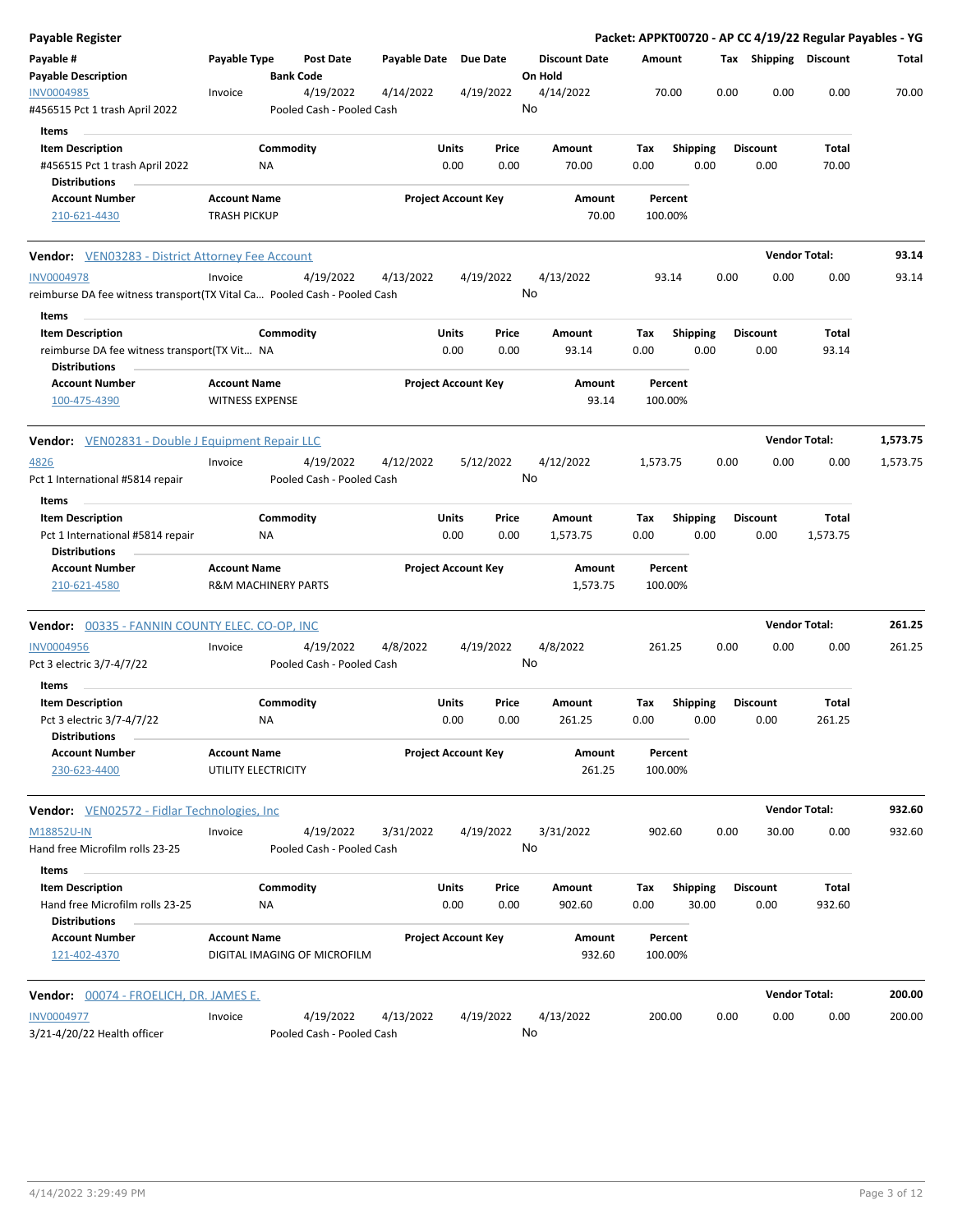| <b>Payable Register</b>                                              |                                             |                                        |                       |                                       |                                 | Packet: APPKT00720 - AP CC 4/19/22 Regular Payables - YG |      |                         |                      |          |
|----------------------------------------------------------------------|---------------------------------------------|----------------------------------------|-----------------------|---------------------------------------|---------------------------------|----------------------------------------------------------|------|-------------------------|----------------------|----------|
| Payable #<br><b>Payable Description</b>                              | Payable Type                                | Post Date<br><b>Bank Code</b>          | Payable Date Due Date |                                       | <b>Discount Date</b><br>On Hold | Amount                                                   |      | Tax Shipping Discount   |                      | Total    |
| Items                                                                |                                             |                                        |                       |                                       |                                 |                                                          |      |                         |                      |          |
| <b>Item Description</b><br>3/21-4/20/22 Health officer               |                                             | Commodity<br>NA                        |                       | Price<br>Units<br>0.00<br>0.00        | Amount<br>200.00                | Tax<br><b>Shipping</b><br>0.00                           | 0.00 | <b>Discount</b><br>0.00 | Total<br>200.00      |          |
| <b>Distributions</b>                                                 |                                             |                                        |                       |                                       |                                 |                                                          |      |                         |                      |          |
| <b>Account Number</b>                                                | <b>Account Name</b>                         |                                        |                       | <b>Project Account Key</b>            | Amount                          | Percent                                                  |      |                         |                      |          |
| 100-641-1020                                                         |                                             | SALARY APPOINTED OFFICIAL              |                       |                                       | 200.00                          | 100.00%                                                  |      |                         |                      |          |
| Vendor: 00295 - GLASER, RICHARD E.                                   |                                             |                                        |                       |                                       |                                 |                                                          |      |                         | <b>Vendor Total:</b> | 34.28    |
| <b>INV0004949</b><br>4/8/22 travel- 58.6 miles                       | Invoice                                     | 4/19/2022<br>Pooled Cash - Pooled Cash | 4/11/2022             | 4/19/2022                             | 4/11/2022<br>No                 | 34.28                                                    | 0.00 | 0.00                    | 0.00                 | 34.28    |
| Items                                                                |                                             |                                        |                       |                                       |                                 |                                                          |      |                         |                      |          |
| <b>Item Description</b>                                              |                                             | Commodity                              |                       | Units<br>Price                        | Amount                          | <b>Shipping</b><br>Tax                                   |      | <b>Discount</b>         | Total                |          |
| 4/8/22 travel- 58.6 miles<br><b>Distributions</b>                    |                                             | Mileage                                |                       | 58.60<br>0.59                         | 34.28                           | 0.00                                                     | 0.00 | 0.00                    | 34.28                |          |
| <b>Account Number</b><br>100-475-4270                                | <b>Account Name</b>                         | OUT OF COUNTY TRAVEL/TRAINING          |                       | <b>Project Account Key</b>            | Amount<br>34.28                 | Percent<br>100.00%                                       |      |                         |                      |          |
| <b>Vendor: 00183 - GOHEEN &amp; O'TOOLE</b>                          |                                             |                                        |                       |                                       |                                 |                                                          |      |                         | <b>Vendor Total:</b> | 3,502.00 |
| 2386<br>CR-20-27887 Simpson Dst Ct 1/29/21-2/28/22                   | Invoice                                     | 4/19/2022<br>Pooled Cash - Pooled Cash | 4/13/2022             | 4/19/2022                             | 4/13/2022<br>No                 | 3,502.00                                                 | 0.00 | 0.00                    | 0.00                 | 3,502.00 |
| Items                                                                |                                             |                                        |                       |                                       |                                 |                                                          |      |                         |                      |          |
| <b>Item Description</b><br>CR-20-27887 Simpson Dst Ct 1/29/21-2/2 NA |                                             | Commodity                              |                       | Units<br>Price<br>0.00<br>0.00        | Amount<br>3,502.00              | Shipping<br>Tax<br>0.00                                  | 0.00 | <b>Discount</b><br>0.00 | Total<br>3,502.00    |          |
| Distributions<br><b>Account Number</b><br>100-435-4370               | <b>Account Name</b><br><b>ATTORNEY FEES</b> |                                        |                       | <b>Project Account Key</b>            | Amount<br>3,502.00              | Percent<br>100.00%                                       |      |                         |                      |          |
|                                                                      |                                             |                                        |                       |                                       |                                 |                                                          |      |                         |                      |          |
| <b>Vendor: 00397 - JESSICA MCDONALD &amp; ASSOC.</b>                 |                                             |                                        |                       |                                       |                                 |                                                          |      |                         | <b>Vendor Total:</b> | 3,950.00 |
| 907<br>FA-19-44234 FF Dst Ct 10/1/21-4/4/22                          | Invoice                                     | 4/19/2022<br>Pooled Cash - Pooled Cash | 4/7/2022              | 4/19/2022                             | 4/7/2022<br>No                  | 550.00                                                   | 0.00 | 0.00                    | 0.00                 | 550.00   |
|                                                                      |                                             |                                        |                       |                                       |                                 |                                                          |      |                         |                      |          |
| Items<br><b>Item Description</b>                                     |                                             | Commodity                              |                       | Units<br>Price                        | Amount                          | Shipping<br>Tax                                          |      | <b>Discount</b>         | Total                |          |
| FA-19-44234 FF Dst Ct 10/1/21-4/4/22<br><b>Distributions</b>         |                                             | ΝA                                     |                       | 0.00<br>0.00                          | 550.00                          | 0.00                                                     | 0.00 | 0.00                    | 550.00               |          |
| Account Number<br>100-435-4360                                       | <b>Account Name</b>                         | ATTORNEY FEES- CPS CASES               |                       | <b>Project Account Key</b>            | Amount<br>550.00                | Percent<br>100.00%                                       |      |                         |                      |          |
| 910<br>CR-20-27909 Holmes Dst Ct 12/17/21-4/4/22                     | Invoice                                     | 4/19/2022<br>Pooled Cash - Pooled Cash | 4/8/2022              | 4/19/2022                             | 4/8/2022<br>No                  | 1,480.00                                                 | 0.00 | 0.00                    | 0.00                 | 1,480.00 |
| Items                                                                |                                             |                                        |                       |                                       |                                 |                                                          |      |                         |                      |          |
| <b>Item Description</b><br>CR-20-27909 Holmes Dst Ct 12/17/21-4/4 NA |                                             | Commodity                              |                       | Units<br>Price<br>0.00<br>0.00        | Amount<br>1,480.00              | <b>Shipping</b><br>Tax<br>0.00                           | 0.00 | <b>Discount</b><br>0.00 | Total<br>1,480.00    |          |
| <b>Distributions</b>                                                 |                                             |                                        |                       |                                       |                                 |                                                          |      |                         |                      |          |
| <b>Account Number</b><br>100-435-4350                                | <b>Account Name</b>                         | ATTORNEYS FEES APPEALS CT              |                       | <b>Project Account Key</b>            | Amount<br>1,480.00              | Percent<br>100.00%                                       |      |                         |                      |          |
| 919                                                                  | Invoice                                     | 4/19/2022                              | 4/8/2022              | 4/19/2022                             | 4/8/2022                        | 800.00                                                   | 0.00 | 0.00                    | 0.00                 | 800.00   |
| FA-20-44890 NA Dst Ct 12/16/21-4/7/22                                |                                             | Pooled Cash - Pooled Cash              |                       |                                       | No                              |                                                          |      |                         |                      |          |
| Items                                                                |                                             |                                        |                       |                                       |                                 |                                                          |      |                         |                      |          |
| <b>Item Description</b><br>FA-20-44890 NA Dst Ct 12/16/21-4/7/22     |                                             | Commodity<br>ΝA                        |                       | <b>Units</b><br>Price<br>0.00<br>0.00 | Amount<br>800.00                | Tax<br><b>Shipping</b><br>0.00                           | 0.00 | Discount<br>0.00        | Total<br>800.00      |          |
| <b>Distributions</b>                                                 |                                             |                                        |                       |                                       |                                 |                                                          |      |                         |                      |          |
| <b>Account Number</b><br>100-435-4360                                | <b>Account Name</b>                         | ATTORNEY FEES- CPS CASES               |                       | <b>Project Account Key</b>            | Amount<br>800.00                | Percent<br>100.00%                                       |      |                         |                      |          |
| 930                                                                  | Invoice                                     | 4/19/2022                              | 4/12/2022             | 4/19/2022                             | 4/12/2022                       | 1,120.00                                                 | 0.00 | 0.00                    | 0.00                 | 1,120.00 |
| CR-14-25148 Thompson Dst Ct 9/28/21-4/12/ Pooled Cash - Pooled Cash  |                                             |                                        |                       |                                       | No                              |                                                          |      |                         |                      |          |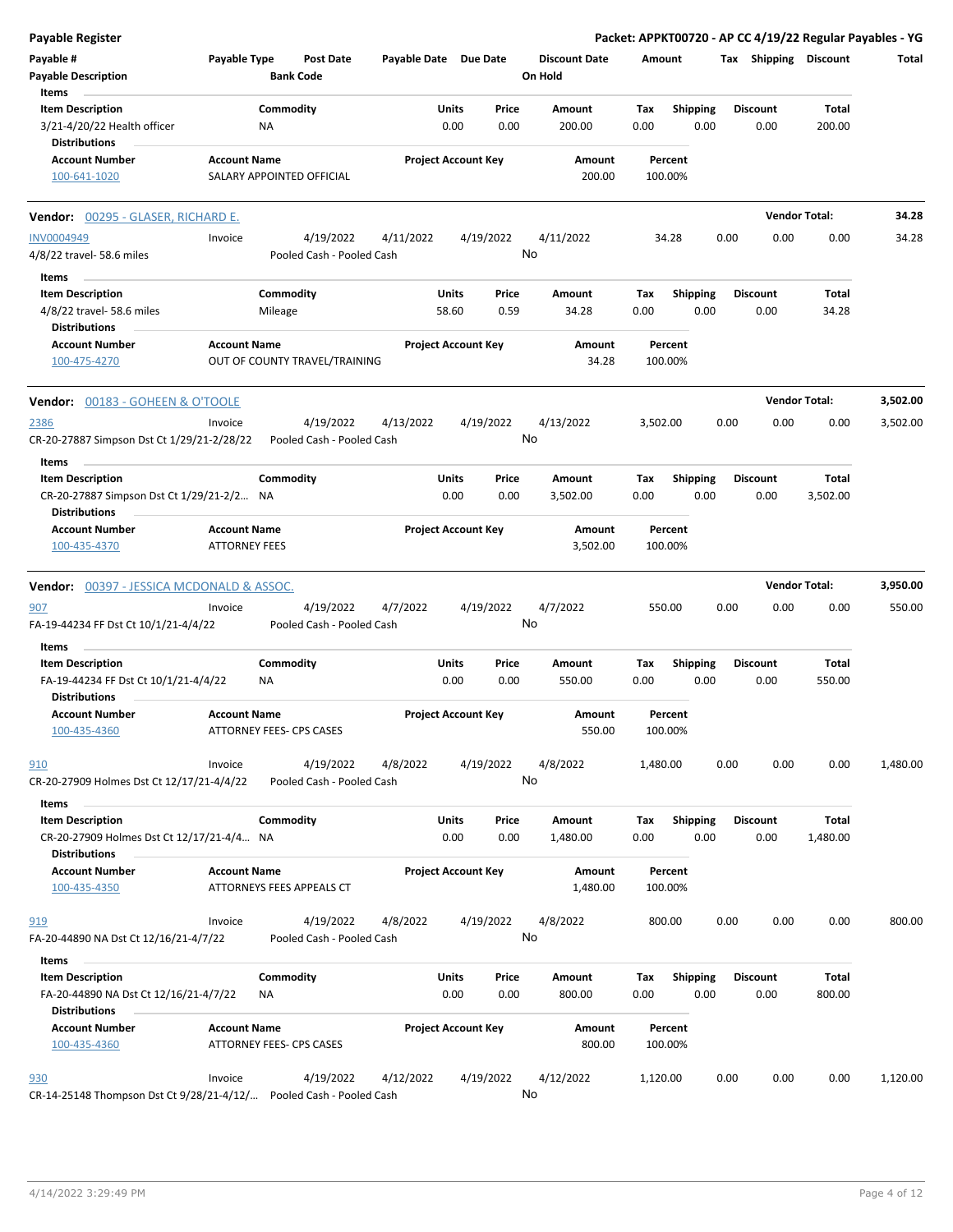| Payable Register                                                     |                                             |                               |                       |                            |                                 |             |                         |      |                         |                          | Packet: APPKT00720 - AP CC 4/19/22 Regular Payables - YG |
|----------------------------------------------------------------------|---------------------------------------------|-------------------------------|-----------------------|----------------------------|---------------------------------|-------------|-------------------------|------|-------------------------|--------------------------|----------------------------------------------------------|
| Payable #<br><b>Payable Description</b>                              | Payable Type                                | Post Date<br><b>Bank Code</b> | Payable Date Due Date |                            | <b>Discount Date</b><br>On Hold |             | Amount                  |      |                         | Tax Shipping Discount    | Total                                                    |
| Items                                                                |                                             |                               |                       |                            |                                 |             |                         |      |                         |                          |                                                          |
| <b>Item Description</b><br>CR-14-25148 Thompson Dst Ct 9/28/21-4/ NA |                                             | Commodity                     | Units                 | Price<br>0.00<br>0.00      | Amount<br>1,120.00              | Tax<br>0.00 | <b>Shipping</b><br>0.00 |      | <b>Discount</b><br>0.00 | <b>Total</b><br>1,120.00 |                                                          |
| <b>Distributions</b>                                                 |                                             |                               |                       |                            |                                 |             |                         |      |                         |                          |                                                          |
| <b>Account Number</b><br>100-435-4370                                | <b>Account Name</b><br><b>ATTORNEY FEES</b> |                               |                       | <b>Project Account Key</b> | Amount<br>1,120.00              |             | Percent<br>100.00%      |      |                         |                          |                                                          |
| <b>Vendor:</b> 00378 - JPMORGAN CHASE BANK NA                        |                                             |                               |                       |                            |                                 |             |                         |      |                         | <b>Vendor Total:</b>     | 5,313.78                                                 |
| CM0000017                                                            | Credit Memo                                 | 4/19/2022                     | 4/14/2022             | 4/14/2022                  | 4/14/2022                       |             | $-202.56$               | 0.00 | 0.00                    | 0.00                     | $-202.56$                                                |
| Biblio book return                                                   |                                             | Pooled Cash - Pooled Cash     |                       |                            | No                              |             |                         |      |                         |                          |                                                          |
| Items                                                                |                                             |                               |                       |                            |                                 |             |                         |      |                         |                          |                                                          |
| <b>Item Description</b>                                              |                                             | Commodity                     | Units                 | Price                      | Amount                          | Tax         | <b>Shipping</b>         |      | <b>Discount</b>         | <b>Total</b>             |                                                          |
| Biblio book return                                                   | ΝA                                          |                               |                       | 0.00<br>0.00               | $-202.56$                       | 0.00        | 0.00                    |      | 0.00                    | $-202.56$                |                                                          |
| <b>Distributions</b>                                                 |                                             |                               |                       |                            |                                 |             |                         |      |                         |                          |                                                          |
| <b>Account Number</b>                                                | <b>Account Name</b>                         |                               |                       | <b>Project Account Key</b> | Amount                          |             | Percent                 |      |                         |                          |                                                          |
| 100-475-5900                                                         | <b>BOOKS</b>                                |                               |                       |                            | $-202.56$                       |             | 100.00%                 |      |                         |                          |                                                          |
| <b>INV0004959</b>                                                    | Invoice                                     | 4/19/2022                     | 4/5/2022              | 4/19/2022                  | 4/5/2022                        |             | 5,516.34                | 0.00 | 0.00                    | 0.00                     | 5,516.34                                                 |
| April 2022 credit card statement                                     |                                             | Pooled Cash - Pooled Cash     |                       |                            | No                              |             |                         |      |                         |                          |                                                          |
| Items                                                                |                                             |                               |                       |                            |                                 |             |                         |      |                         |                          |                                                          |
| <b>Item Description</b>                                              |                                             | Commodity                     | Units                 | Price                      | Amount                          | Тах         | <b>Shipping</b>         |      | <b>Discount</b>         | Total                    |                                                          |
| April 2022 credit card Pct 3 breakroom ma NA<br><b>Distributions</b> |                                             |                               |                       | 0.00<br>0.00               | 3,788.81                        | 0.00        | 0.00                    |      | 0.00                    | 3,788.81                 |                                                          |
| <b>Account Number</b>                                                | <b>Account Name</b>                         |                               |                       | <b>Project Account Key</b> | Amount                          |             | Percent                 |      |                         |                          |                                                          |
| 230-623-4500                                                         | <b>R&amp;M BUILDING</b>                     |                               |                       |                            | 3,788.81                        |             | 100.00%                 |      |                         |                          |                                                          |
| Items                                                                |                                             |                               |                       |                            |                                 |             |                         |      |                         |                          |                                                          |
| <b>Item Description</b>                                              |                                             | Commodity                     | Units                 | Price                      | Amount                          | Tax         | <b>Shipping</b>         |      | <b>Discount</b>         | Total                    |                                                          |
| April 2022 credit card Pct 3 breakroom AC<br><b>Distributions</b>    | ΝA                                          |                               |                       | 0.00<br>0.00               | 458.00                          | 0.00        | 0.00                    |      | 0.00                    | 458.00                   |                                                          |
| <b>Account Number</b><br>230-623-5711                                | <b>Account Name</b>                         | PURCHASE OF SMALL EQUIPMENT   |                       | <b>Project Account Key</b> | Amount<br>458.00                |             | Percent<br>100.00%      |      |                         |                          |                                                          |
| Items                                                                |                                             |                               |                       |                            |                                 |             |                         |      |                         |                          |                                                          |
| <b>Item Description</b>                                              |                                             | Commodity                     | Units                 | Price                      | Amount                          | Tax         | <b>Shipping</b>         |      | <b>Discount</b>         | Total                    |                                                          |
| April 2022 credit card Pct 4 hotel<br><b>Distributions</b>           | ΝA                                          |                               |                       | 0.00<br>0.00               | 333.36                          | 0.00        | 0.00                    |      | 0.00                    | 333.36                   |                                                          |
| <b>Account Number</b>                                                | <b>Account Name</b>                         |                               |                       | <b>Project Account Key</b> | Amount                          |             | Percent                 |      |                         |                          |                                                          |
| 240-624-4270                                                         |                                             | OUT OF COUNTY TRAVEL/TRAINING |                       |                            | 333.36                          |             | 100.00%                 |      |                         |                          |                                                          |
| Items                                                                |                                             |                               |                       |                            |                                 |             |                         |      |                         |                          |                                                          |
| <b>Item Description</b>                                              |                                             | Commodity                     | Units                 | Price                      | Amount                          | Tax         | <b>Shipping</b>         |      | <b>Discount</b>         | Total                    |                                                          |
| April 2022 credit card Inmate meal                                   | <b>NA</b>                                   |                               |                       | 0.00<br>0.00               | 12.64                           | 0.00        | 0.00                    |      | 0.00                    | 12.64                    |                                                          |
| <b>Distributions</b>                                                 |                                             |                               |                       |                            |                                 |             |                         |      |                         |                          |                                                          |
| <b>Account Number</b><br>100-560-4280                                | <b>Account Name</b><br>PRISONER TRANSPORT   |                               |                       | <b>Project Account Key</b> | Amount<br>12.64                 |             | Percent<br>100.00%      |      |                         |                          |                                                          |
| Items                                                                |                                             |                               |                       |                            |                                 |             |                         |      |                         |                          |                                                          |
| <b>Item Description</b>                                              |                                             | Commodity                     | Units                 | Price                      | Amount                          | Tax         | <b>Shipping</b>         |      | <b>Discount</b>         | <b>Total</b>             |                                                          |
| April 2022 credit card JP1 hotel                                     | NA                                          |                               |                       | 0.00<br>0.00               | 132.25                          | 0.00        | 0.00                    |      | 0.00                    | 132.25                   |                                                          |
| <b>Distributions</b>                                                 |                                             |                               |                       |                            |                                 |             |                         |      |                         |                          |                                                          |
| <b>Account Number</b><br>100-455-4270                                | <b>Account Name</b>                         | OUT OF COUNTY TRAVEL/TRAINING |                       | <b>Project Account Key</b> | Amount<br>132.25                |             | Percent<br>100.00%      |      |                         |                          |                                                          |
| Items                                                                |                                             |                               |                       |                            |                                 |             |                         |      |                         |                          |                                                          |
| <b>Item Description</b>                                              |                                             | Commodity                     | Units                 | Price                      | Amount                          | Tax         | <b>Shipping</b>         |      | <b>Discount</b>         | Total                    |                                                          |
| April 2022 credit card JP2 hotel                                     | NA                                          |                               |                       | 0.00<br>0.00               | 132.25                          | 0.00        | 0.00                    |      | 0.00                    | 132.25                   |                                                          |
| <b>Distributions</b>                                                 |                                             |                               |                       |                            |                                 |             |                         |      |                         |                          |                                                          |
| <b>Account Number</b><br>100-456-4270                                | <b>Account Name</b>                         | OUT OF COUNTY TRAVEL/TRAINING |                       | <b>Project Account Key</b> | Amount<br>132.25                |             | Percent<br>100.00%      |      |                         |                          |                                                          |
|                                                                      |                                             |                               |                       |                            |                                 |             |                         |      |                         |                          |                                                          |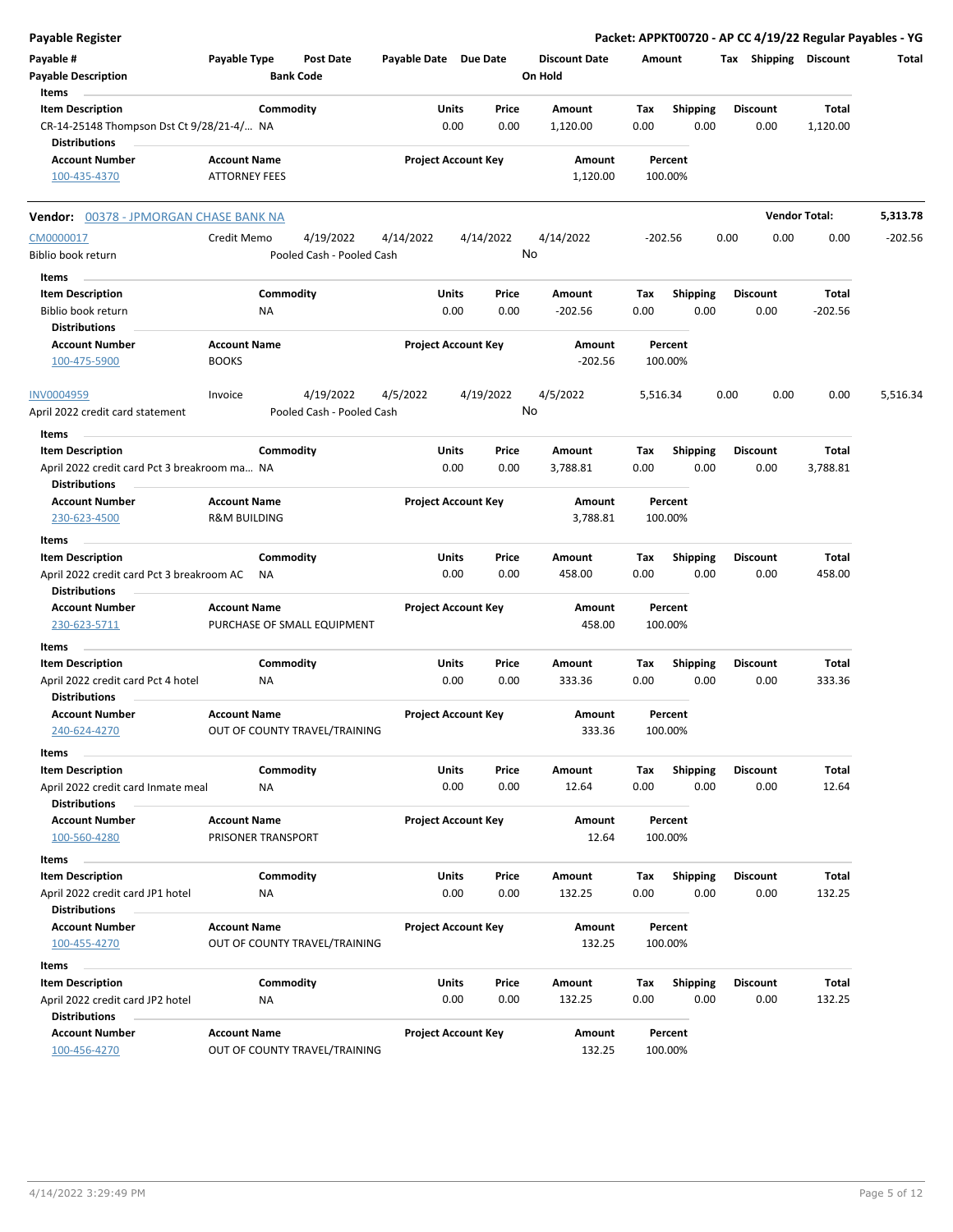| Payable #<br><b>Payable Description</b>                                | Payable Type           |           | Post Date<br><b>Bank Code</b>  | Payable Date Due Date      |       |       | <b>Discount Date</b><br>On Hold |      | Amount          | <b>Shipping</b><br>Tax | <b>Discount</b> |
|------------------------------------------------------------------------|------------------------|-----------|--------------------------------|----------------------------|-------|-------|---------------------------------|------|-----------------|------------------------|-----------------|
| Items                                                                  |                        |           |                                |                            |       |       |                                 |      |                 |                        |                 |
| <b>Item Description</b>                                                |                        | Commodity |                                |                            | Units | Price | Amount                          | Tax  | <b>Shipping</b> | <b>Discount</b>        | Total           |
| April 2022 credit card Co Clk TAC registrat NA<br><b>Distributions</b> |                        |           |                                |                            | 0.00  | 0.00  | 250.00                          | 0.00 | 0.00            | 0.00                   | 250.00          |
| <b>Account Number</b>                                                  | <b>Account Name</b>    |           |                                | <b>Project Account Key</b> |       |       | Amount                          |      | Percent         |                        |                 |
| 100-403-4270                                                           |                        |           | OUT OF COUNTY TRAVEL/TRAINING  |                            |       |       | 250.00                          |      | 100.00%         |                        |                 |
| Items                                                                  |                        |           |                                |                            |       |       |                                 |      |                 |                        |                 |
| <b>Item Description</b>                                                |                        | Commodity |                                |                            | Units | Price | Amount                          | Тах  | <b>Shipping</b> | <b>Discount</b>        | Total           |
| April 2022 credit card Sheriff training                                |                        | ΝA        |                                |                            | 0.00  | 0.00  | $-449.00$                       | 0.00 | 0.00            | 0.00                   | -449.00         |
| <b>Distributions</b>                                                   |                        |           |                                |                            |       |       |                                 |      |                 |                        |                 |
| <b>Account Number</b>                                                  | <b>Account Name</b>    |           |                                | <b>Project Account Key</b> |       |       | Amount                          |      | Percent         |                        |                 |
| 310-560-4270                                                           |                        |           | OUT OF COUNTY TRAVEL/TRAINING  |                            |       |       | $-449.00$                       |      | 100.00%         |                        |                 |
| Items                                                                  |                        |           |                                |                            |       |       |                                 |      |                 |                        |                 |
| <b>Item Description</b>                                                |                        | Commodity |                                |                            | Units | Price | Amount                          | Tax  | <b>Shipping</b> | <b>Discount</b>        | Total           |
| April 2022 credit card Auditor TAC registra NA                         |                        |           |                                |                            | 0.00  | 0.00  | 225.00                          | 0.00 | 0.00            | 0.00                   | 225.00          |
| <b>Distributions</b>                                                   |                        |           |                                |                            |       |       |                                 |      |                 |                        |                 |
| <b>Account Number</b>                                                  |                        |           |                                |                            |       |       |                                 |      |                 |                        |                 |
|                                                                        | <b>Account Name</b>    |           | OUT OF COUNTY TRAVEL/TRAINING  | <b>Project Account Key</b> |       |       | Amount                          |      | Percent         |                        |                 |
| 100-495-4270                                                           |                        |           |                                |                            |       |       | 225.00                          |      | 100.00%         |                        |                 |
| Items                                                                  |                        |           |                                |                            |       |       |                                 |      |                 |                        |                 |
| <b>Item Description</b>                                                |                        | Commodity |                                |                            | Units | Price | Amount                          | Tax  | Shipping        | <b>Discount</b>        | Total           |
| April 2022 credit card Pct 3 TAC registrati NA                         |                        |           |                                |                            | 0.00  | 0.00  | 225.00                          | 0.00 | 0.00            | 0.00                   | 225.00          |
| <b>Distributions</b>                                                   |                        |           |                                |                            |       |       |                                 |      |                 |                        |                 |
| <b>Account Number</b>                                                  | <b>Account Name</b>    |           |                                | <b>Project Account Key</b> |       |       | Amount                          |      | Percent         |                        |                 |
| 230-623-4270                                                           |                        |           | OUT OF COUNTY TRAVEL/TRAINING  |                            |       |       | 225.00                          |      | 100.00%         |                        |                 |
| Items                                                                  |                        |           |                                |                            |       |       |                                 |      |                 |                        |                 |
| <b>Item Description</b>                                                |                        | Commodity |                                |                            | Units | Price | Amount                          | Тах  | <b>Shipping</b> | <b>Discount</b>        | Total           |
| April 2022 credit card Co Clk Election sta                             |                        | <b>NA</b> |                                |                            | 0.00  | 0.00  | 40.00                           | 0.00 | 0.00            | 0.00                   | 40.00           |
| <b>Distributions</b>                                                   |                        |           |                                |                            |       |       |                                 |      |                 |                        |                 |
| <b>Account Number</b>                                                  | <b>Account Name</b>    |           |                                | <b>Project Account Key</b> |       |       | Amount                          |      | Percent         |                        |                 |
| 100-404-3110                                                           | POSTAGE                |           |                                |                            |       |       | 40.00                           |      | 100.00%         |                        |                 |
|                                                                        |                        |           |                                |                            |       |       |                                 |      |                 |                        |                 |
| Items                                                                  |                        |           |                                |                            |       |       |                                 |      |                 |                        |                 |
| <b>Item Description</b>                                                |                        | Commodity |                                |                            | Units | Price | Amount                          | Tax  | <b>Shipping</b> | <b>Discount</b>        | Total           |
| April 2022 credit card Pct 2 shop water                                |                        | ΝA        |                                |                            | 0.00  | 0.00  | 7.94                            | 0.00 | 0.00            | 0.00                   | 7.94            |
| <b>Distributions</b>                                                   |                        |           |                                |                            |       |       |                                 |      |                 |                        |                 |
| <b>Account Number</b>                                                  | <b>Account Name</b>    |           |                                | <b>Project Account Key</b> |       |       | Amount                          |      | Percent         |                        |                 |
| 220-622-3400                                                           | <b>SHOP SUPPLIES</b>   |           |                                |                            |       |       | 7.94                            |      | 100.00%         |                        |                 |
| Items                                                                  |                        |           |                                |                            |       |       |                                 |      |                 |                        |                 |
| <b>Item Description</b>                                                |                        | Commodity |                                |                            | Units | Price | Amount                          |      | Tax Shipping    | <b>Discount</b>        | Total           |
| April 2022 credit card Pct 3 employee labs                             |                        | NA        |                                |                            | 0.00  | 0.00  | 80.00                           | 0.00 | 0.00            | 0.00                   | 80.00           |
| <b>Distributions</b>                                                   |                        |           |                                |                            |       |       |                                 |      |                 |                        |                 |
| <b>Account Number</b>                                                  | <b>Account Name</b>    |           |                                | <b>Project Account Key</b> |       |       | Amount                          |      | Percent         |                        |                 |
| 230-623-3140                                                           |                        |           | EMPLOYEE PHYSICALS/DOT TESTING |                            |       |       | 80.00                           |      | 100.00%         |                        |                 |
|                                                                        |                        |           |                                |                            |       |       |                                 |      |                 |                        |                 |
| Items                                                                  |                        |           |                                |                            |       |       |                                 |      |                 |                        |                 |
| <b>Item Description</b>                                                |                        | Commodity |                                |                            | Units | Price | Amount                          | Tax  | <b>Shipping</b> | <b>Discount</b>        | Total           |
| April 2022 credit card Pct 4 employee labs                             |                        | ΝA        |                                |                            | 0.00  | 0.00  | 80.00                           | 0.00 | 0.00            | 0.00                   | 80.00           |
| <b>Distributions</b>                                                   |                        |           |                                |                            |       |       |                                 |      |                 |                        |                 |
| <b>Account Number</b>                                                  | <b>Account Name</b>    |           |                                | <b>Project Account Key</b> |       |       | Amount                          |      | Percent         |                        |                 |
| 240-624-3140                                                           |                        |           | EMPLOYEE PHYSICALS/DOT TESTING |                            |       |       | 80.00                           |      | 100.00%         |                        |                 |
| Items                                                                  |                        |           |                                |                            |       |       |                                 |      |                 |                        |                 |
| Item Description                                                       |                        | Commodity |                                |                            | Units | Price | Amount                          | Tax  | <b>Shipping</b> | Discount               | Total           |
| April 2022 credit card Dst Ct Bailiff training                         |                        | NA        |                                |                            | 0.00  | 0.00  | 135.00                          | 0.00 | 0.00            | 0.00                   | 135.00          |
| <b>Distributions</b>                                                   |                        |           |                                |                            |       |       |                                 |      |                 |                        |                 |
| <b>Account Number</b>                                                  | <b>Account Name</b>    |           |                                | <b>Project Account Key</b> |       |       | Amount                          |      | Percent         |                        |                 |
| 100-435-4270                                                           |                        |           | OUT OF CO TRAVEL/TRAINING      |                            |       |       | 135.00                          |      | 100.00%         |                        |                 |
|                                                                        |                        |           |                                |                            |       |       |                                 |      |                 |                        |                 |
| Items                                                                  |                        |           |                                |                            |       |       |                                 |      |                 |                        |                 |
| <b>Item Description</b>                                                |                        | Commodity |                                |                            | Units | Price | Amount                          | Тах  | <b>Shipping</b> | <b>Discount</b>        | Total           |
| April 2022 credit card DA evidence                                     |                        | ΝA        |                                |                            | 0.00  | 0.00  | 16.00                           | 0.00 | 0.00            | 0.00                   | 16.00           |
| <b>Distributions</b>                                                   |                        |           |                                |                            |       |       |                                 |      |                 |                        |                 |
| <b>Account Number</b>                                                  | <b>Account Name</b>    |           |                                | <b>Project Account Key</b> |       |       | Amount                          |      | Percent         |                        |                 |
| 100-475-4650                                                           | PHYS.EVIDENCE ANALYSIS |           |                                |                            |       |       | 16.00                           |      | 100.00%         |                        |                 |
|                                                                        |                        |           |                                |                            |       |       |                                 |      |                 |                        |                 |

**Payable Register Packet: APPKT00720 - AP CC 4/19/22 Regular Payables - YG**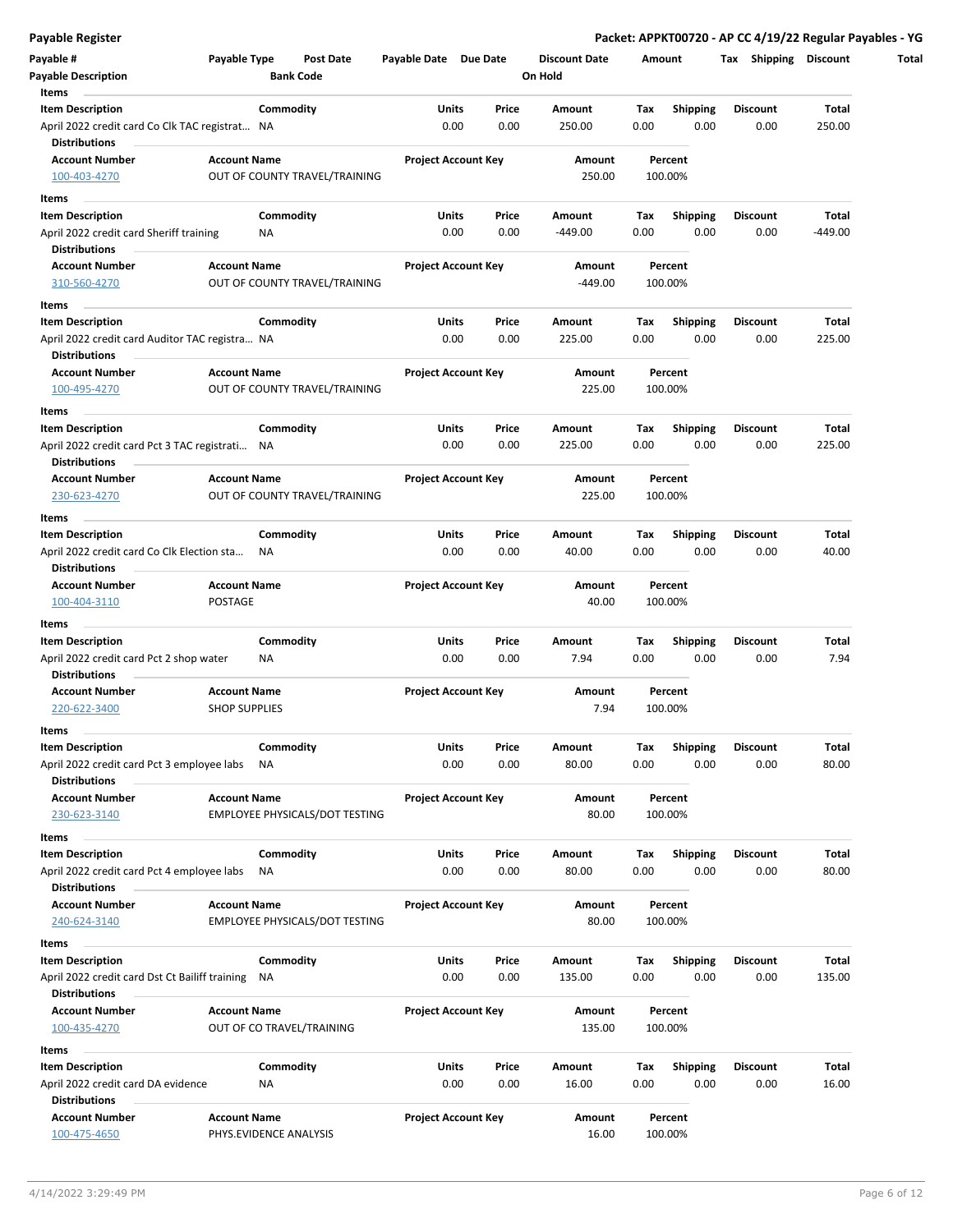| <b>Payable Register</b>                                                 |                       |                          |                                      |                       |                            |           |                                 |        |                 |      |                       | Packet: APPKT00720 - AP CC 4/19/22 Regular Payables - YG |        |
|-------------------------------------------------------------------------|-----------------------|--------------------------|--------------------------------------|-----------------------|----------------------------|-----------|---------------------------------|--------|-----------------|------|-----------------------|----------------------------------------------------------|--------|
| Payable #<br><b>Payable Description</b>                                 | Payable Type          |                          | <b>Post Date</b><br><b>Bank Code</b> | Payable Date Due Date |                            |           | <b>Discount Date</b><br>On Hold | Amount |                 |      | Tax Shipping Discount |                                                          | Total  |
| Items                                                                   |                       |                          |                                      |                       |                            |           |                                 |        |                 |      |                       |                                                          |        |
| <b>Item Description</b>                                                 |                       | Commodity                |                                      |                       | Units                      | Price     | Amount                          | Tax    | <b>Shipping</b> |      | <b>Discount</b>       | Total                                                    |        |
| April 2022 credit card Zoom 3/19-4/18/22<br><b>Distributions</b>        |                       | ΝA                       |                                      |                       | 0.00                       | 0.00      | 64.99                           | 0.00   | 0.00            |      | 0.00                  | 64.99                                                    |        |
| <b>Account Number</b>                                                   | <b>Account Name</b>   |                          |                                      |                       | <b>Project Account Key</b> |           | Amount                          |        | Percent         |      |                       |                                                          |        |
| 100-510-4530                                                            |                       | <b>COMPUTER SOFTWARE</b> |                                      |                       |                            |           | 64.99                           |        | 100.00%         |      |                       |                                                          |        |
| Items                                                                   |                       |                          |                                      |                       |                            |           |                                 |        |                 |      |                       |                                                          |        |
| <b>Item Description</b>                                                 |                       | Commodity                |                                      |                       | Units                      | Price     | Amount                          | Tax    | <b>Shipping</b> |      | <b>Discount</b>       | Total                                                    |        |
| April 2022 credit card Co Judge hotel credit NA<br><b>Distributions</b> |                       |                          |                                      |                       | 0.00                       | 0.00      | $-15.90$                        | 0.00   | 0.00            |      | 0.00                  | $-15.90$                                                 |        |
| <b>Account Number</b>                                                   | <b>Account Name</b>   |                          |                                      |                       | <b>Project Account Key</b> |           | Amount                          |        | Percent         |      |                       |                                                          |        |
| 100-400-4270                                                            |                       |                          | OUT OF COUNTY TRAVEL/TRAINING        |                       |                            |           | $-15.90$                        |        | 100.00%         |      |                       |                                                          |        |
| Vendor: VEN02437 - Karl, Kenneth                                        |                       |                          |                                      |                       |                            |           |                                 |        |                 |      |                       | <b>Vendor Total:</b>                                     | 39.05  |
| <b>INV0004955</b>                                                       | Invoice               |                          | 4/19/2022                            | 4/12/2022             |                            | 4/19/2022 | 4/12/2022                       |        | 39.05           | 0.00 | 0.00                  | 0.00                                                     | 39.05  |
| IdentoGo reimbursment                                                   |                       |                          | Pooled Cash - Pooled Cash            |                       |                            |           | No                              |        |                 |      |                       |                                                          |        |
| Items                                                                   |                       |                          |                                      |                       |                            |           |                                 |        |                 |      |                       |                                                          |        |
| <b>Item Description</b>                                                 |                       | Commodity                |                                      |                       | Units                      | Price     | Amount                          | Tax    | <b>Shipping</b> |      | <b>Discount</b>       | Total                                                    |        |
| IdentoGo reimbursment<br><b>Distributions</b>                           |                       | NA                       |                                      |                       | 0.00                       | 0.00      | 39.05                           | 0.00   | 0.00            |      | 0.00                  | 39.05                                                    |        |
| <b>Account Number</b>                                                   | <b>Account Name</b>   |                          |                                      |                       | <b>Project Account Key</b> |           | Amount                          |        | Percent         |      |                       |                                                          |        |
| 100-457-4250                                                            |                       | PROFESSIONAL SERVICES    |                                      |                       |                            |           | 39.05                           |        | 100.00%         |      |                       |                                                          |        |
| <b>Vendor:</b> 00541 - KIRBY, SHELLY                                    |                       |                          |                                      |                       |                            |           |                                 |        |                 |      |                       | <b>Vendor Total:</b>                                     | 120.00 |
| 069482                                                                  | Invoice               |                          | 4/19/2022                            | 4/9/2022              |                            | 4/19/2022 | 4/9/2022                        |        | 120.00          | 0.00 | 0.00                  | 0.00                                                     | 120.00 |
| 4/9/22 Windom mowing/sprayed/trimmed                                    |                       |                          | Pooled Cash - Pooled Cash            |                       |                            |           | No                              |        |                 |      |                       |                                                          |        |
| Items                                                                   |                       |                          |                                      |                       |                            |           |                                 |        |                 |      |                       |                                                          |        |
| <b>Item Description</b>                                                 |                       | Commodity                |                                      |                       | Units                      | Price     | Amount                          | Tax    | <b>Shipping</b> |      | <b>Discount</b>       | Total                                                    |        |
| 4/9/22 Windom mowing/sprayed/trimmed NA                                 |                       |                          |                                      |                       | 0.00                       | 0.00      | 120.00                          | 0.00   | 0.00            |      | 0.00                  | 120.00                                                   |        |
| <b>Distributions</b>                                                    |                       |                          |                                      |                       |                            |           |                                 |        |                 |      |                       |                                                          |        |
| <b>Account Number</b>                                                   | <b>Account Name</b>   |                          |                                      |                       | <b>Project Account Key</b> |           | Amount                          |        | Percent         |      |                       |                                                          |        |
| 100-515-4502                                                            |                       | <b>LAWN MAINTENANCE</b>  |                                      |                       |                            |           | 120.00                          |        | 100.00%         |      |                       |                                                          |        |
| Vendor: 00444 - KONICA MINOLTA PREMIER FINANCE                          |                       |                          |                                      |                       |                            |           |                                 |        |                 |      |                       | <b>Vendor Total:</b>                                     | 888.45 |
| 75949504                                                                | Invoice               |                          | 4/19/2022                            | 4/8/2022              |                            | 5/15/2022 | 4/8/2022                        |        | 888.45          | 0.00 | 0.00                  | 0.00                                                     | 888.45 |
| Copier rental 4/15-5/14/22                                              |                       |                          | Pooled Cash - Pooled Cash            |                       |                            |           | No                              |        |                 |      |                       |                                                          |        |
| Items                                                                   |                       |                          |                                      |                       |                            |           |                                 |        |                 |      |                       |                                                          |        |
| <b>Item Description</b>                                                 |                       | Commodity                |                                      |                       | Units                      | Price     | Amount                          | Tax    | <b>Shipping</b> |      | <b>Discount</b>       | Total                                                    |        |
| Copier rental                                                           |                       | Service                  |                                      |                       | 0.00                       | 0.00      | 888.45                          | 0.00   | 0.00            |      | 0.00                  | 888.45                                                   |        |
| <b>Distributions</b>                                                    |                       |                          |                                      |                       |                            |           |                                 |        |                 |      |                       |                                                          |        |
| <b>Account Number</b>                                                   | <b>Account Name</b>   |                          |                                      |                       | <b>Project Account Key</b> |           | Amount                          |        | Percent         |      |                       |                                                          |        |
| 100-590-3150                                                            | <b>COPIER RENTAL</b>  |                          |                                      |                       |                            |           | 73.29                           |        | 8.25%           |      |                       |                                                          |        |
| 160-452-3150                                                            | <b>COPIER RENTAL</b>  |                          |                                      |                       |                            |           | 97.72                           |        | 11.00%          |      |                       |                                                          |        |
| 100-510-3150                                                            | <b>COPIER RENTAL</b>  |                          |                                      |                       |                            |           | 314.27                          |        | 35.37%          |      |                       |                                                          |        |
| 100-513-3150                                                            | <b>COPIER RENTAL</b>  |                          |                                      |                       |                            |           | 97.72                           |        | 11.00%          |      |                       |                                                          |        |
| 100-499-3150                                                            | <b>COPIER EXPENSE</b> |                          |                                      |                       |                            |           | 89.75                           |        | 10.10%          |      |                       |                                                          |        |
| 100-665-3150                                                            | <b>COPIER RENTAL</b>  |                          |                                      |                       |                            |           | 89.75                           |        | 10.10%          |      |                       |                                                          |        |
| 100-475-3150                                                            | <b>COPIER EXPENSE</b> |                          |                                      |                       |                            |           | 101.52                          |        | 11.43%          |      |                       |                                                          |        |
| 100-575-3150                                                            | <b>COPIER RENTAL</b>  |                          |                                      |                       |                            |           | 24.43                           |        | 2.75%           |      |                       |                                                          |        |
| Vendor: VEN02146 - McKenzie, Tina                                       |                       |                          |                                      |                       |                            |           |                                 |        |                 |      |                       | <b>Vendor Total:</b>                                     | 40.37  |
| <b>INV0004954</b>                                                       | Invoice               |                          | 4/19/2022                            | 4/19/2022             |                            | 4/19/2022 | 4/19/2022                       |        | 40.37           | 0.00 | 0.00                  | 0.00                                                     | 40.37  |
| 4/21/22 Regional meeting mileage - 69                                   |                       |                          | Pooled Cash - Pooled Cash            |                       |                            |           | No                              |        |                 |      |                       |                                                          |        |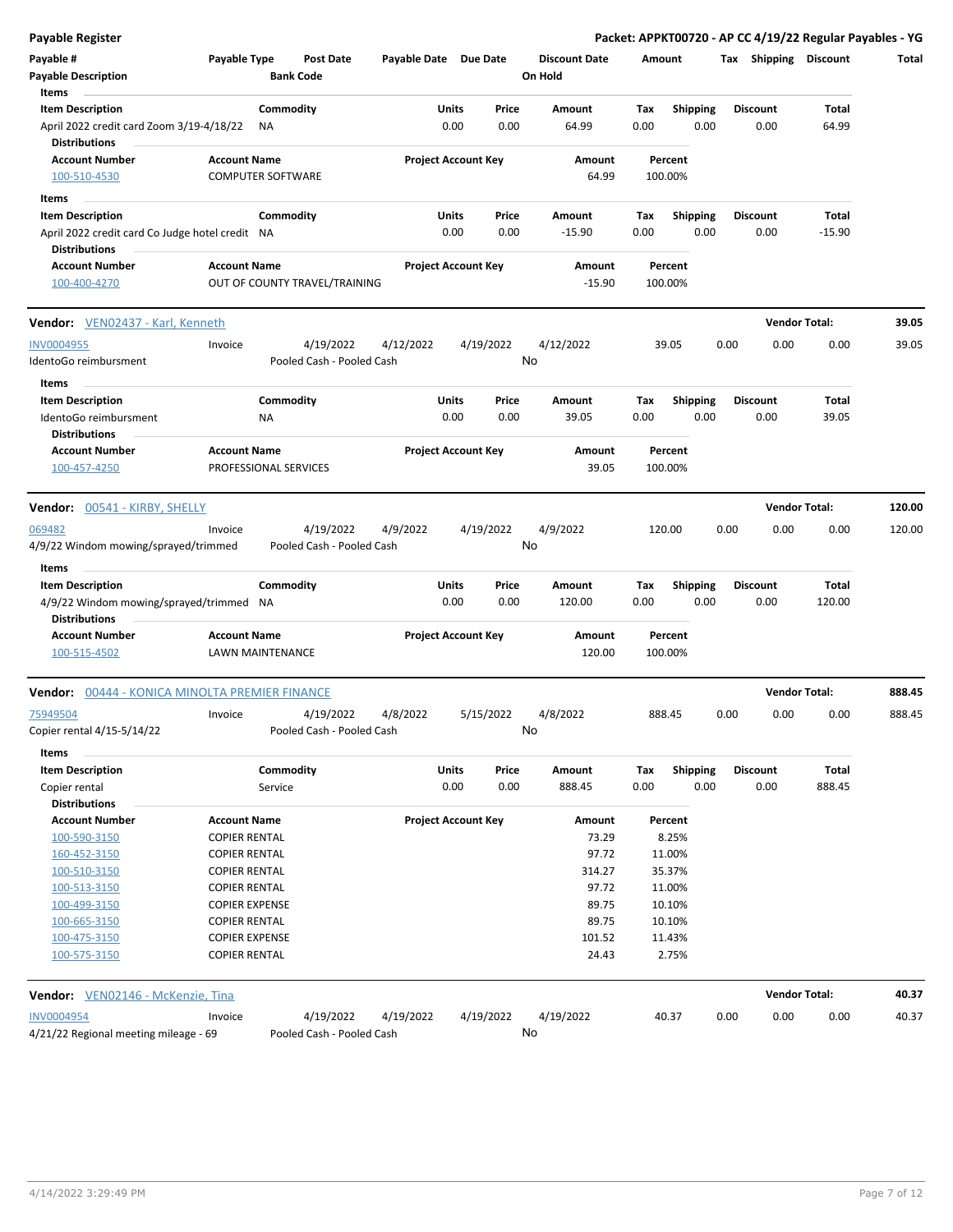| <b>Payable Register</b>                                                    |                     |                        |                                        |                       |                |                            |                                 |             |                         |      |                         |                      | Packet: APPKT00720 - AP CC 4/19/22 Regular Payables - YG |
|----------------------------------------------------------------------------|---------------------|------------------------|----------------------------------------|-----------------------|----------------|----------------------------|---------------------------------|-------------|-------------------------|------|-------------------------|----------------------|----------------------------------------------------------|
| Payable #<br><b>Payable Description</b>                                    | Payable Type        |                        | <b>Post Date</b><br><b>Bank Code</b>   | Payable Date Due Date |                |                            | <b>Discount Date</b><br>On Hold | Amount      |                         |      | Tax Shipping Discount   |                      | Total                                                    |
| Items<br><b>Item Description</b><br>4/21/22 Regional meeting mileage - 69  |                     | Commodity<br>Mileage   |                                        |                       | Units<br>69.00 | Price<br>0.59              | Amount<br>40.37                 | Tax<br>0.00 | <b>Shipping</b><br>0.00 |      | <b>Discount</b><br>0.00 | Total<br>40.37       |                                                          |
| <b>Distributions</b><br><b>Account Number</b>                              | <b>Account Name</b> |                        |                                        |                       |                | <b>Project Account Key</b> | Amount                          |             | Percent                 |      |                         |                      |                                                          |
| 100-499-4270                                                               |                     |                        | OUT OF COUNTY TRAVEL/TRAINING          |                       |                |                            | 40.37                           |             | 100.00%                 |      |                         |                      |                                                          |
| Vendor: VEN02793 - Merryman, Thomas Wayne                                  |                     |                        |                                        |                       |                |                            |                                 |             |                         |      |                         | <b>Vendor Total:</b> | 76.00                                                    |
| <b>INV0004952</b><br>4/11/22 transport meals                               | Invoice             |                        | 4/19/2022<br>Pooled Cash - Pooled Cash | 4/12/2022             |                | 4/19/2022<br>No            | 4/12/2022                       |             | 40.00                   | 0.00 | 0.00                    | 0.00                 | 40.00                                                    |
| Items                                                                      |                     |                        |                                        |                       |                |                            |                                 |             |                         |      |                         |                      |                                                          |
| <b>Item Description</b><br>4/11/22 transport meals<br><b>Distributions</b> |                     | Commodity<br>ΝA        |                                        |                       | Units<br>0.00  | Price<br>0.00              | Amount<br>40.00                 | Tax<br>0.00 | <b>Shipping</b><br>0.00 |      | <b>Discount</b><br>0.00 | Total<br>40.00       |                                                          |
| <b>Account Number</b><br>100-560-4280                                      | <b>Account Name</b> | PRISONER TRANSPORT     |                                        |                       |                | <b>Project Account Key</b> | Amount<br>40.00                 |             | Percent<br>100.00%      |      |                         |                      |                                                          |
| <b>INV0004957</b><br>4/6/22 transport meals                                | Invoice             |                        | 4/19/2022<br>Pooled Cash - Pooled Cash | 4/6/2022              |                | 4/19/2022<br>No            | 4/6/2022                        |             | 24.00                   | 0.00 | 0.00                    | 0.00                 | 24.00                                                    |
| Items                                                                      |                     |                        |                                        |                       |                |                            |                                 |             |                         |      |                         |                      |                                                          |
| <b>Item Description</b><br>4/6/22 transport meals<br><b>Distributions</b>  |                     | Commodity<br>ΝA        |                                        |                       | Units<br>0.00  | Price<br>0.00              | Amount<br>24.00                 | Tax<br>0.00 | <b>Shipping</b><br>0.00 |      | <b>Discount</b><br>0.00 | Total<br>24.00       |                                                          |
| <b>Account Number</b>                                                      | <b>Account Name</b> |                        |                                        |                       |                | <b>Project Account Key</b> | Amount                          |             | Percent                 |      |                         |                      |                                                          |
| 100-560-4280                                                               |                     | PRISONER TRANSPORT     |                                        |                       |                |                            | 24.00                           |             | 100.00%                 |      |                         |                      |                                                          |
| INV0004958                                                                 | Invoice             |                        | 4/19/2022                              | 4/7/2022              |                | 4/19/2022                  | 4/7/2022                        |             | 12.00                   | 0.00 | 0.00                    | 0.00                 | 12.00                                                    |
| 4/7/22 transport meals<br>Items                                            |                     |                        | Pooled Cash - Pooled Cash              |                       |                | No                         |                                 |             |                         |      |                         |                      |                                                          |
| <b>Item Description</b>                                                    |                     | Commodity              |                                        |                       | Units          | Price                      | Amount                          | Tax         | <b>Shipping</b>         |      | <b>Discount</b>         | Total                |                                                          |
| 4/7/22 transport meals<br><b>Distributions</b>                             |                     | ΝA                     |                                        |                       | 0.00           | 0.00                       | 12.00                           | 0.00        | 0.00                    |      | 0.00                    | 12.00                |                                                          |
| <b>Account Number</b><br>100-560-4280                                      | <b>Account Name</b> | PRISONER TRANSPORT     |                                        |                       |                | <b>Project Account Key</b> | Amount<br>12.00                 |             | Percent<br>100.00%      |      |                         |                      |                                                          |
| <b>Vendor:</b> 00337 - MIEARS, STEVEN R.                                   |                     |                        |                                        |                       |                |                            |                                 |             |                         |      |                         | <b>Vendor Total:</b> | 375.00                                                   |
| INV0004953<br>FA-20-44560 MD Dst Ct mediator<br>Items                      | Invoice             |                        | 4/19/2022<br>Pooled Cash - Pooled Cash | 3/28/2022             |                | 4/19/2022<br>No            | 3/28/2022                       |             | 375.00                  | 0.00 | 0.00                    | 0.00                 | 375.00                                                   |
| <b>Item Description</b><br>FA-20-44560 MD Dst Ct mediator                  |                     | Commodity<br><b>NA</b> |                                        |                       | Units<br>0.00  | Price<br>0.00              | Amount<br>375.00                | Tax<br>0.00 | Shipping<br>0.00        |      | <b>Discount</b><br>0.00 | Total<br>375.00      |                                                          |
| <b>Distributions</b><br><b>Account Number</b><br>100-435-4391              | <b>Account Name</b> | PROFESSIONAL SERVICES  |                                        |                       |                | <b>Project Account Key</b> | Amount<br>375.00                |             | Percent<br>100.00%      |      |                         |                      |                                                          |
| <b>Vendor:</b> 00756 - RICHARD DRAKE CONSTRUCTION CO. L.P.                 |                     |                        |                                        |                       |                |                            |                                 |             |                         |      |                         | <b>Vendor Total:</b> | 1,655.67                                                 |
| 183305<br>#F006 Pct 4 cold mix                                             | Invoice             |                        | 4/19/2022<br>Pooled Cash - Pooled Cash | 4/5/2022              |                | 4/19/2022<br>No            | 4/5/2022                        | 1,655.67    |                         | 0.00 | 0.00                    | 0.00                 | 1,655.67                                                 |
| Items<br><b>Item Description</b><br>#F006 Pct 4 cold mix                   |                     | Commodity<br>ASPH-C    |                                        |                       | Units<br>24.03 | Price<br>68.90             | Amount<br>1,655.67              | Тах<br>0.00 | <b>Shipping</b><br>0.00 |      | <b>Discount</b><br>0.00 | Total<br>1,655.67    |                                                          |
| <b>Distributions</b><br><b>Account Number</b><br>240-624-3440              | <b>Account Name</b> |                        | R&B MAT. ASPHALT/RD OIL                |                       |                | <b>Project Account Key</b> | Amount<br>1,655.67              |             | Percent<br>100.00%      |      |                         |                      |                                                          |
|                                                                            |                     |                        |                                        |                       |                |                            |                                 |             |                         |      |                         | <b>Vendor Total:</b> | 21,375.00                                                |
| Vendor: 00089 - RUTLEDGE CRAIN & COMPANY, PC                               |                     |                        |                                        |                       |                |                            |                                 |             |                         |      |                         |                      |                                                          |
| 220401<br>Completion of FY21 audit/single audit                            | Invoice             |                        | 4/19/2022<br>Pooled Cash - Pooled Cash | 4/8/2022              |                | 4/19/2022<br>No            | 4/8/2022                        | 21,375.00   |                         | 0.00 | 0.00                    | 0.00                 | 21,375.00                                                |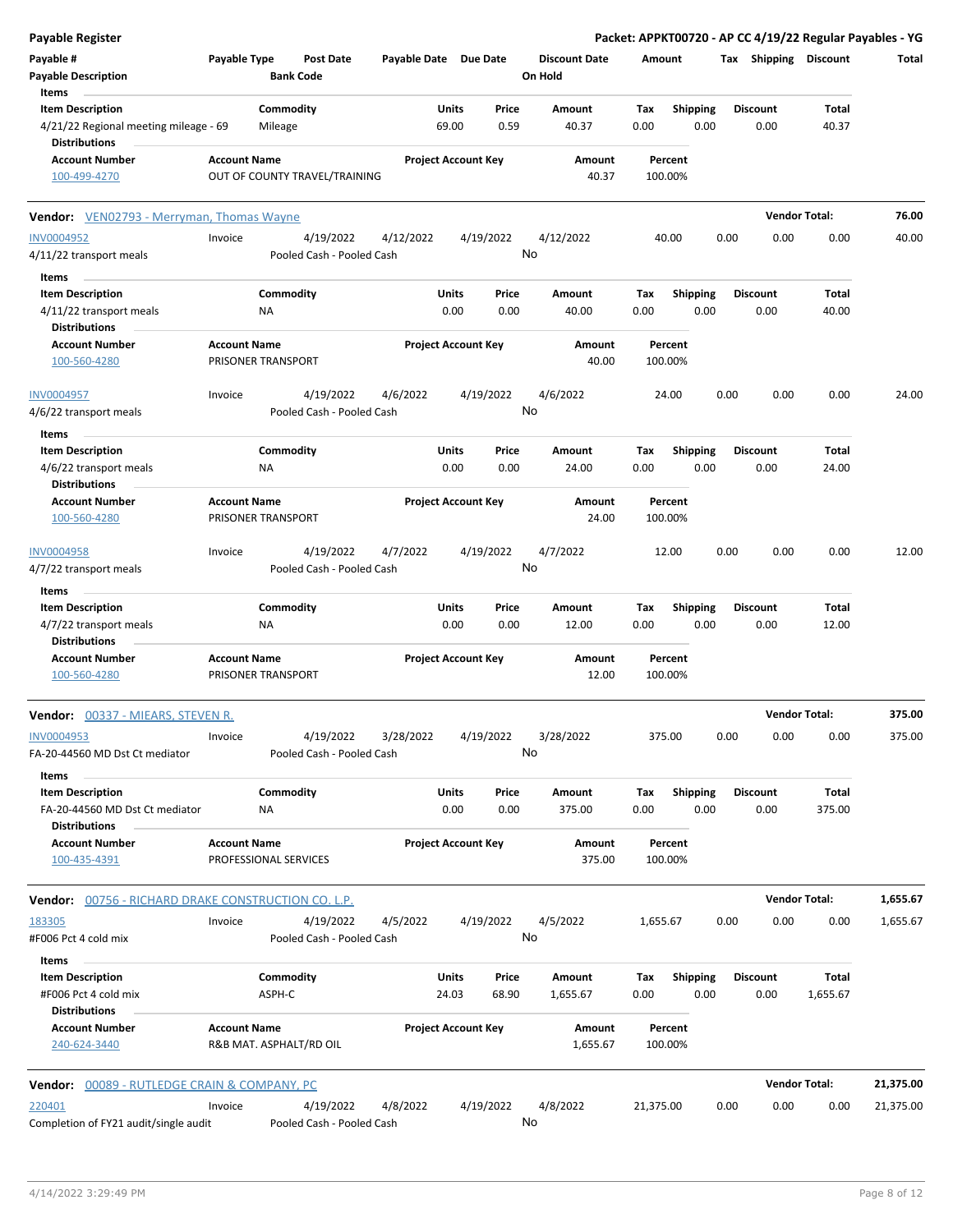| <b>Payable Register</b>                                         |                         |           |                            |                       |                            |           |                      |          |                 |      |                 | Packet: APPKT00720 - AP CC 4/19/22 Regular Payables - YG |          |
|-----------------------------------------------------------------|-------------------------|-----------|----------------------------|-----------------------|----------------------------|-----------|----------------------|----------|-----------------|------|-----------------|----------------------------------------------------------|----------|
| Payable #                                                       | Payable Type            |           | <b>Post Date</b>           | Payable Date Due Date |                            |           | <b>Discount Date</b> | Amount   |                 |      |                 | Tax Shipping Discount                                    | Total    |
| <b>Payable Description</b>                                      |                         |           | <b>Bank Code</b>           |                       |                            |           | On Hold              |          |                 |      |                 |                                                          |          |
| Items                                                           |                         |           |                            |                       |                            |           |                      |          |                 |      |                 |                                                          |          |
| <b>Item Description</b>                                         |                         | Commodity |                            |                       | Units                      | Price     | Amount               | Tax      | <b>Shipping</b> |      | <b>Discount</b> | Total                                                    |          |
| Completion of FY21 audit/single audit<br><b>Distributions</b>   |                         | ΝA        |                            |                       | 0.00                       | 0.00      | 21,375.00            | 0.00     | 0.00            |      | 0.00            | 21,375.00                                                |          |
| <b>Account Number</b>                                           | <b>Account Name</b>     |           |                            |                       | <b>Project Account Key</b> |           | Amount               |          | Percent         |      |                 |                                                          |          |
| 100-409-4010                                                    | <b>AUDIT EXPENSE</b>    |           |                            |                       |                            |           | 21,375.00            | 100.00%  |                 |      |                 |                                                          |          |
| 00433 - SAMCO CAPITAL MARKETS INC<br>Vendor:                    |                         |           |                            |                       |                            |           |                      |          |                 |      |                 | <b>Vendor Total:</b>                                     | 2,250.00 |
| 578-2021                                                        | Invoice                 |           | 4/19/2022                  | 4/14/2022             |                            | 4/19/2022 | 4/14/2022            | 2,250.00 |                 | 0.00 | 0.00            | 0.00                                                     | 2,250.00 |
| 2021 Continuing Disclosure reports                              |                         |           | Pooled Cash - Pooled Cash  |                       |                            | No        |                      |          |                 |      |                 |                                                          |          |
| Items                                                           |                         |           |                            |                       |                            |           |                      |          |                 |      |                 |                                                          |          |
| <b>Item Description</b>                                         |                         | Commodity |                            |                       | Units                      | Price     | Amount               | Tax      | <b>Shipping</b> |      | <b>Discount</b> | Total                                                    |          |
| 2021 Continuing Disclosure reports                              |                         | ΝA        |                            |                       | 0.00                       | 0.00      | 2,250.00             | 0.00     | 0.00            |      | 0.00            | 2,250.00                                                 |          |
| <b>Distributions</b>                                            |                         |           |                            |                       |                            |           |                      |          |                 |      |                 |                                                          |          |
| <b>Account Number</b>                                           | <b>Account Name</b>     |           |                            |                       | <b>Project Account Key</b> |           | Amount               |          | Percent         |      |                 |                                                          |          |
| 600-620-4010                                                    |                         |           | CONTINUING DISCLOSURE FEES |                       |                            |           | 2,250.00             | 100.00%  |                 |      |                 |                                                          |          |
| <b>Vendor: 00817 - SMITH, THOMAS SCOTT</b>                      |                         |           |                            |                       |                            |           |                      |          |                 |      |                 | <b>Vendor Total:</b>                                     | 1,074.90 |
| INV0004951                                                      | Invoice                 |           | 4/19/2022                  | 4/8/2022              |                            | 4/19/2022 | 4/8/2022             | 1,074.90 |                 | 0.00 | 0.00            | 0.00                                                     | 1,074.90 |
| CR-21-28245 Pless Dst Ct 9/28/21-4/8/22                         |                         |           | Pooled Cash - Pooled Cash  |                       |                            | No        |                      |          |                 |      |                 |                                                          |          |
|                                                                 |                         |           |                            |                       |                            |           |                      |          |                 |      |                 |                                                          |          |
| Items                                                           |                         | Commodity |                            |                       | Units                      | Price     | Amount               | Tax      |                 |      | <b>Discount</b> | Total                                                    |          |
| <b>Item Description</b>                                         |                         |           |                            |                       |                            |           |                      |          | <b>Shipping</b> |      |                 |                                                          |          |
| CR-21-28245 Pless Dst Ct 9/28/21-4/8/22<br><b>Distributions</b> |                         | ΝA        |                            |                       | 0.00                       | 0.00      | 1,074.90             | 0.00     | 0.00            |      | 0.00            | 1,074.90                                                 |          |
| <b>Account Number</b>                                           | <b>Account Name</b>     |           |                            |                       | <b>Project Account Key</b> |           | Amount               |          | Percent         |      |                 |                                                          |          |
| 100-435-4370                                                    | <b>ATTORNEY FEES</b>    |           |                            |                       |                            |           | 1,074.90             | 100.00%  |                 |      |                 |                                                          |          |
| Vendor: 00707 - SPARKLIGHT                                      |                         |           |                            |                       |                            |           |                      |          |                 |      |                 | <b>Vendor Total:</b>                                     | 2,680.88 |
| INV0004976                                                      | Invoice                 |           | 4/19/2022                  | 4/13/2022             |                            | 4/19/2022 | 4/13/2022            | 2,680.88 |                 | 0.00 | 0.00            | 0.00                                                     | 2,680.88 |
| Internet service 4/11-5/10/22                                   |                         |           | Pooled Cash - Pooled Cash  |                       |                            | No        |                      |          |                 |      |                 |                                                          |          |
| Items                                                           |                         |           |                            |                       |                            |           |                      |          |                 |      |                 |                                                          |          |
| <b>Item Description</b>                                         |                         | Commodity |                            |                       | Units                      | Price     | Amount               | Tax      | <b>Shipping</b> |      | <b>Discount</b> | Total                                                    |          |
| Internet service 4/11-5/10/22                                   |                         | Service   |                            |                       | 0.00                       | 0.00      | 2,680.88             | 0.00     | 0.00            |      | 0.00            | 2,680.88                                                 |          |
| <b>Distributions</b>                                            |                         |           |                            |                       |                            |           |                      |          |                 |      |                 |                                                          |          |
| <b>Account Number</b>                                           | <b>Account Name</b>     |           |                            |                       | <b>Project Account Key</b> |           | Amount               |          | Percent         |      |                 |                                                          |          |
| 100-518-4210                                                    | <b>INTERNET</b>         |           |                            |                       |                            |           | 241.43               |          | 9.01%           |      |                 |                                                          |          |
| 100-510-4210                                                    | <b>INTERNET</b>         |           |                            |                       |                            |           | 710.00               |          | 26.48%          |      |                 |                                                          |          |
| 100-510-4200                                                    | <b>TELEPHONE</b>        |           |                            |                       |                            |           | 73.28                |          | 2.73%           |      |                 |                                                          |          |
| 100-665-4210                                                    | <b>INTERNET</b>         |           |                            |                       |                            |           | 66.99                |          | 2.50%           |      |                 |                                                          |          |
| 100-518-4210                                                    | <b>INTERNET</b>         |           |                            |                       |                            |           | 445.93               |          | 16.63%          |      |                 |                                                          |          |
| 100-513-4210                                                    | <b>INTERNET</b>         |           |                            |                       |                            |           | 233.43               |          | 8.71%           |      |                 |                                                          |          |
| 100-518-4210                                                    | <b>INTERNET</b>         |           |                            |                       |                            |           | 141.39               |          | 5.27%           |      |                 |                                                          |          |
| 100-518-4210                                                    | <b>INTERNET</b>         |           |                            |                       |                            |           | 233.43               |          | 8.71%           |      |                 |                                                          |          |
| 100-645-4210                                                    | <b>INTERNET</b>         |           |                            |                       |                            |           | 95.94                |          | 3.58%           |      |                 |                                                          |          |
| 100-514-4210                                                    | <b>INTERNET</b>         |           |                            |                       |                            |           | 84.69                |          | 3.16%           |      |                 |                                                          |          |
| 240-624-4210                                                    | <b>INTERNET</b>         |           |                            |                       |                            |           | 95.94                |          | 3.58%           |      |                 |                                                          |          |
| 100-560-4210                                                    | <b>INTERNET SERVICE</b> |           |                            |                       |                            |           | 258.43               |          | 9.64%           |      |                 |                                                          |          |
| <b>Vendor:</b> 00265 - TEXHOMA LIMESTONE, INC.                  |                         |           |                            |                       |                            |           |                      |          |                 |      |                 | <b>Vendor Total:</b>                                     | 349.14   |
| 8793                                                            | Invoice                 |           | 4/19/2022                  | 4/11/2022             |                            | 4/19/2022 | 4/11/2022            | 349.14   |                 | 0.00 | 0.00            | 0.00                                                     | 349.14   |
| Pct 3 Rock & Gravel-hauling 4/4-9/22                            |                         |           | Pooled Cash - Pooled Cash  |                       |                            | No        |                      |          |                 |      |                 |                                                          |          |
| Items                                                           |                         |           |                            |                       |                            |           |                      |          |                 |      |                 |                                                          |          |
| <b>Item Description</b>                                         |                         | Commodity |                            |                       | <b>Units</b>               | Price     | Amount               | Tax      | <b>Shipping</b> |      | <b>Discount</b> | Total                                                    |          |
| Pct 3 Rock & Gravel-hauling 4/4-9/22                            |                         | Rock-H    |                            |                       | 27.47                      | 12.71     | 349.14               | 0.00     | 0.00            |      | 0.00            | 349.14                                                   |          |
| <b>Distributions</b>                                            |                         |           |                            |                       |                            |           |                      |          |                 |      |                 |                                                          |          |
| <b>Account Number</b>                                           | <b>Account Name</b>     |           |                            |                       | <b>Project Account Key</b> |           | Amount               |          | Percent         |      |                 |                                                          |          |
| 230-623-3410                                                    |                         |           | R&B MAT. ROCK & GRAVEL     |                       |                            |           | 349.14               | 100.00%  |                 |      |                 |                                                          |          |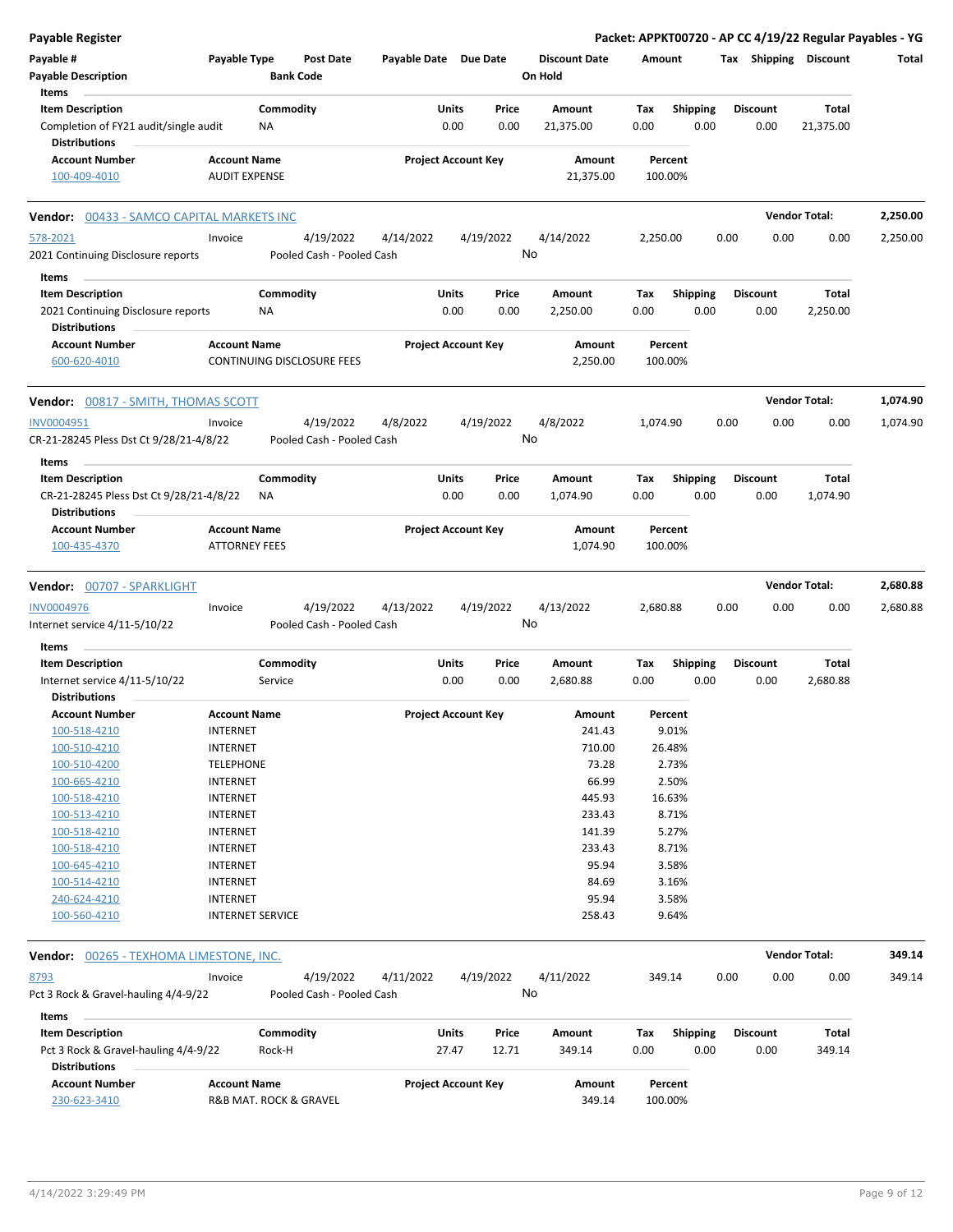## Payable Summary

| <b>Type</b> | Count               | Gross     | Tax  | Shipping | <b>Discount</b> | Total     | <b>Manual Payment</b> | <b>Balance</b> |
|-------------|---------------------|-----------|------|----------|-----------------|-----------|-----------------------|----------------|
| Credit Memo |                     | $-202.56$ | 0.00 | 0.00     | 0.00            | $-202.56$ | 0.00                  | $-202.56$      |
| Invoice     | 38                  | 53,286.22 | 0.00 | 30.00    | 0.00            | 53,316.22 | 0.00                  | 53,316.22      |
|             | <b>Grand Total:</b> | 53,083.66 | 0.00 | 30.00    | 0.00            | 53,113.66 | 0.00                  | 53,113.66      |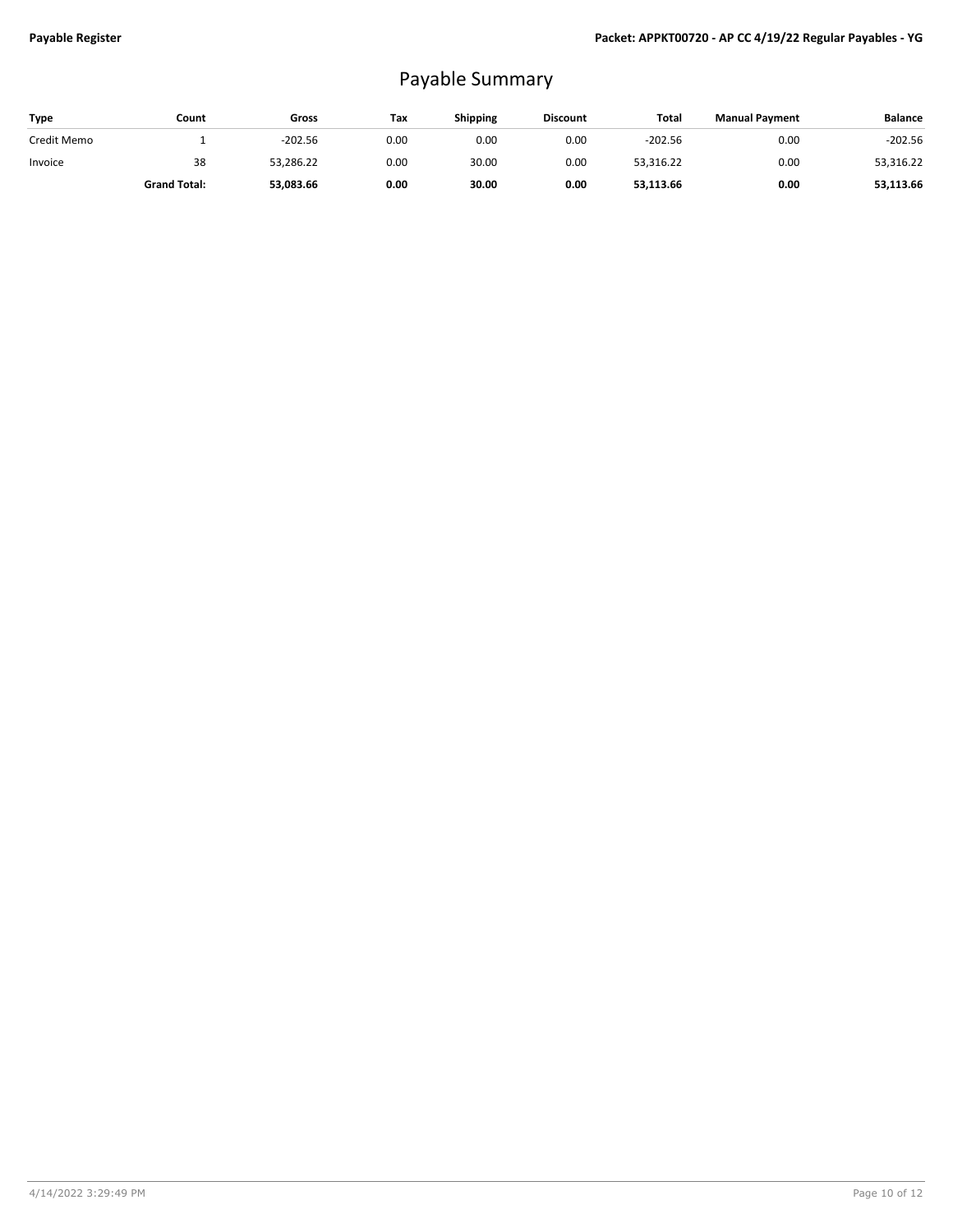## **Account Summary**

| <b>Account</b>      | Name                            |        | Amount    |
|---------------------|---------------------------------|--------|-----------|
| 100-400-4270        | OUT OF COUNTY TRAVEL/TRAINING   |        | $-15.90$  |
| 100-403-4270        | OUT OF COUNTY TRAVEL/TRAINING   |        | 250.00    |
| 100-404-3110        | <b>POSTAGE</b>                  |        | 40.00     |
| 100-409-4010        | <b>AUDIT EXPENSE</b>            |        | 21,375.00 |
| 100-435-4270        | OUT OF CO TRAVEL/TRAINING       |        | 135.00    |
| 100-435-4350        | ATTORNEYS FEES APPEALS CT       |        | 1,480.00  |
| 100-435-4360        | <b>ATTORNEY FEES- CPS CASES</b> |        | 1,350.00  |
| 100-435-4370        | <b>ATTORNEY FEES</b>            |        | 5,696.90  |
| 100-435-4391        | PROFESSIONAL SERVICES           |        | 375.00    |
| 100-455-4270        | OUT OF COUNTY TRAVEL/TRAINING   |        | 132.25    |
| 100-456-4270        | OUT OF COUNTY TRAVEL/TRAINING   |        | 132.25    |
| 100-456-4800        | <b>BOND</b>                     |        | 71.00     |
| 100-457-4250        | PROFESSIONAL SERVICES           |        | 39.05     |
| 100-475-3150        | <b>COPIER EXPENSE</b>           |        | 101.52    |
| 100-475-4270        | OUT OF COUNTY TRAVEL/TRAINING   |        | 34.28     |
| 100-475-4390        | <b>WITNESS EXPENSE</b>          |        | 93.14     |
| 100-475-4650        | PHYS.EVIDENCE ANALYSIS          |        | 16.00     |
| 100-475-5900        | <b>BOOKS</b>                    |        | $-202.56$ |
| 100-495-4270        | OUT OF COUNTY TRAVEL/TRAINING   |        | 225.00    |
| 100-499-3150        | <b>COPIER EXPENSE</b>           |        | 89.75     |
| 100-499-4270        | OUT OF COUNTY TRAVEL/TRAINING   |        | 40.37     |
| 100-510-3150        | <b>COPIER RENTAL</b>            |        | 314.27    |
| 100-510-4200        | <b>TELEPHONE</b>                |        | 73.28     |
| 100-510-4210        | <b>INTERNET</b>                 |        | 710.00    |
| 100-510-4530        | <b>COMPUTER SOFTWARE</b>        |        | 64.99     |
| 100-513-3150        | <b>COPIER RENTAL</b>            |        | 97.72     |
| 100-513-4210        | INTERNET                        |        | 233.43    |
| 100-514-4210        | <b>INTERNET</b>                 |        | 84.69     |
| 100-515-4502        | LAWN MAINTENANCE                |        | 120.00    |
| 100-518-4210        | INTERNET                        |        | 1,062.18  |
| 100-560-4210        | <b>INTERNET SERVICE</b>         |        | 258.43    |
| 100-560-4280        | PRISONER TRANSPORT              |        | 88.64     |
| 100-560-4540        | R & M AUTOMOBILES               |        | 336.00    |
| 100-575-3150        | <b>COPIER RENTAL</b>            |        | 24.43     |
| 100-590-3150        | <b>COPIER RENTAL</b>            |        | 73.29     |
| 100-590-4540        | R&M AUTO                        |        | 7.00      |
| <u>100-641-1020</u> | SALARY APPOINTED OFFICIAL       |        | 200.00    |
| 100-645-4210        | INTERNET                        |        | 95.94     |
| 100-665-3150        | <b>COPIER RENTAL</b>            |        | 89.75     |
| 100-665-4210        | <b>INTERNET</b>                 |        | 66.99     |
|                     |                                 | Total: | 35,459.08 |
|                     |                                 |        |           |
|                     |                                 |        |           |
| Account             | Name                            |        | Amount    |
| 121-402-4370        | DIGITAL IMAGING OF MICROFILM    |        | 932.60    |
|                     |                                 | Total: | 932.60    |
| <b>Account</b>      | Name                            |        | Amount    |
| 160-452-3150        | <b>COPIER RENTAL</b>            |        | 97.72     |
|                     |                                 | Total: | 97.72     |
|                     |                                 |        |           |
| Account             | Name                            |        | Amount    |
| 210-621-4430        | <b>TRASH PICKUP</b>             |        | 70.00     |
| 210-621-4530        | <b>COMPUTER SOFTWARE</b>        |        | 1,385.35  |